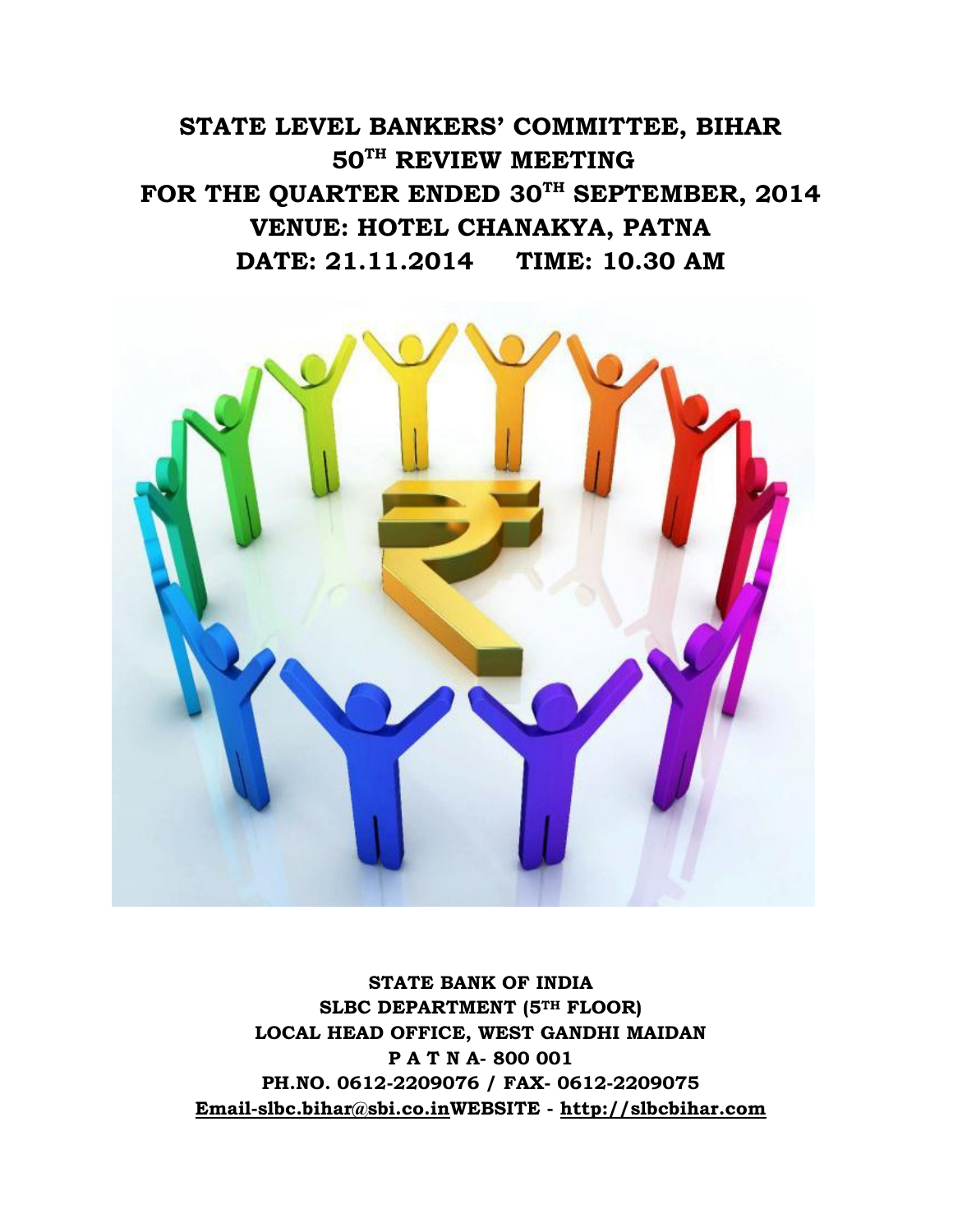|              |                                                                                                | מעמשמ<br>ט ואו שנו                                                            |                    |  |  |
|--------------|------------------------------------------------------------------------------------------------|-------------------------------------------------------------------------------|--------------------|--|--|
| <b>ITEM</b>  |                                                                                                | <b>SUBJECT</b>                                                                | <b>PAGE</b><br>NO. |  |  |
| н.           | ON THE 20th AUGUST 2014                                                                        | CONFIRMATION OF THE MINUTES OF THE 49th SLBC MEETING HELD                     | $\mathbf{2}$       |  |  |
|              |                                                                                                | ACTION TAKEN REPORT ON THE 48 <sup>TH</sup> SLBC MEETING                      | $3 - 5$            |  |  |
| п            | <b>KEY INDICATORS</b>                                                                          |                                                                               | 6                  |  |  |
|              |                                                                                                | REVIEW OF PERFORMANCE UNDER ANNUAL CREDIT PLAN: 2014-15                       | $7 - 8$            |  |  |
| III          | <b>LBS:STRENGTHENING OF MIS</b>                                                                |                                                                               |                    |  |  |
| IV.          | <b>BRANCH OPENING 2014-15</b>                                                                  |                                                                               | 9                  |  |  |
|              | <b>EDUCATION LOAN</b>                                                                          |                                                                               | 9                  |  |  |
| $\mathbf{V}$ | <b>HOUSING LOAN</b>                                                                            |                                                                               | 9                  |  |  |
| VI           |                                                                                                | PM'S NEW 15 POINT PROGRAMME FOR THE WELFARE OF THE MINORITIES                 | 10                 |  |  |
| VII          |                                                                                                | PRADHAN MANTRI JAN-DHAN YOJNA                                                 | $11 - 14$          |  |  |
|              | <b>GOVERNMENT SPONSORED SCHEMES/ PROGRAMMES</b>                                                |                                                                               |                    |  |  |
| <b>VIII</b>  |                                                                                                | (A) PRIME MINISTER'S EMPLOYMENT GENERATION PROGRAMME (PMEGP)                  | 15                 |  |  |
|              |                                                                                                | (B) NATIONAL URBAN LIVELIHOOD MISSION (NULM)                                  | 15                 |  |  |
|              | FINANCING TO SELF HELP GROUP                                                                   |                                                                               | 16                 |  |  |
| IX           | <b>JOINT LIABILITY GROUP</b>                                                                   |                                                                               | 16                 |  |  |
|              | KISAN CREDIT CARD (KCC)                                                                        |                                                                               | $17 - 18$          |  |  |
| X            | <b>CROP INSURANCE SCHEME</b>                                                                   |                                                                               | 18                 |  |  |
| XI           | DAIRY, FISHERY AND POULTRY                                                                     |                                                                               |                    |  |  |
|              | <b>FARM MECHANISATION</b>                                                                      |                                                                               |                    |  |  |
|              | ADVANCE GRANTED TO UNITS PROVIDING STORAGE FACILITY                                            |                                                                               |                    |  |  |
|              | <b>AGRICULTURE TERM LOAN (ATL)</b>                                                             |                                                                               |                    |  |  |
|              | <b>CD RATIO</b>                                                                                |                                                                               |                    |  |  |
|              | <b>RECOVERY</b>                                                                                |                                                                               | 21                 |  |  |
| XII          |                                                                                                | NPA, WRITE-OFF AND CERTIFICATE CASES                                          | 22                 |  |  |
|              |                                                                                                | PRIORITY SECTOR LENDING, AGRI CREDIT, DRI SCHEME & WEAKER SECTION             | 23                 |  |  |
| <b>XIII</b>  |                                                                                                | OPENING OF NO FRILL ACCOUNTS AND TRANSACTIONS DONE BY BCAS                    | 24                 |  |  |
|              | EXTENDING MOBILE BANKING AND INTERNET BANKING FACILITY                                         |                                                                               |                    |  |  |
| <b>XIV</b>   |                                                                                                | IMPLEMENTATION OF FINANCIAL INCLUSION PLANS IN LWE AFFECTED DISTRICTS         | 25                 |  |  |
| <b>XV</b>    |                                                                                                | <b>INVESTIGATION OF CYBER FRAUD &amp; COUNTERFEIT NOTES DETECTED BY BANKS</b> | 26                 |  |  |
| XVI          |                                                                                                | FUNCTIONING OF RURAL SELF EMPLOYMENT TRAINING INSTITUTES (RSETIS)             | $26 - 27$          |  |  |
| XVII         | FINANCIAL LITERACY INITIATIVES                                                                 |                                                                               | 28                 |  |  |
|              | <b>MEDIUM &amp; SMALL ENTERPRISES</b>                                                          |                                                                               | 9                  |  |  |
| XVIII        |                                                                                                | SMALL ROAD TRANSPORT OPERATORS (SRTOS)                                        | 29                 |  |  |
|              |                                                                                                | ADVANCES GRANTED UNDER CGTMSE COVERAGE                                        | 29                 |  |  |
|              | <b>MANUFACTURING SECTOR</b>                                                                    |                                                                               |                    |  |  |
|              | <b>WEAVERS CREDIT CARD</b>                                                                     |                                                                               | 30                 |  |  |
| <b>XIX</b>   | <b>FOOD PROCESSING UNITS</b>                                                                   |                                                                               |                    |  |  |
| XX           |                                                                                                | SECURITY RELATED CONCERN OF BANKS                                             | 31                 |  |  |
| XXI          | SPECIAL CENTRAL ASSISTANCE (SCA) TO SPECIAL COMPONENT PLAN (SCP)<br>31<br>FOR SCHEDULED CASTES |                                                                               |                    |  |  |
|              |                                                                                                | REGISTRATION OF SECURITY INTEREST WITH CERSAI                                 | 32                 |  |  |
| <b>XXII</b>  | <b>MISCELLANEOUS</b>                                                                           | ESCALATION IN STAMP DUTY PAYABLE ON SECURITY                                  |                    |  |  |
|              | <b>ISSUES</b>                                                                                  | <b>DOCUMENTS</b>                                                              | 32                 |  |  |
|              |                                                                                                |                                                                               |                    |  |  |

**A G E N D A I T E M S**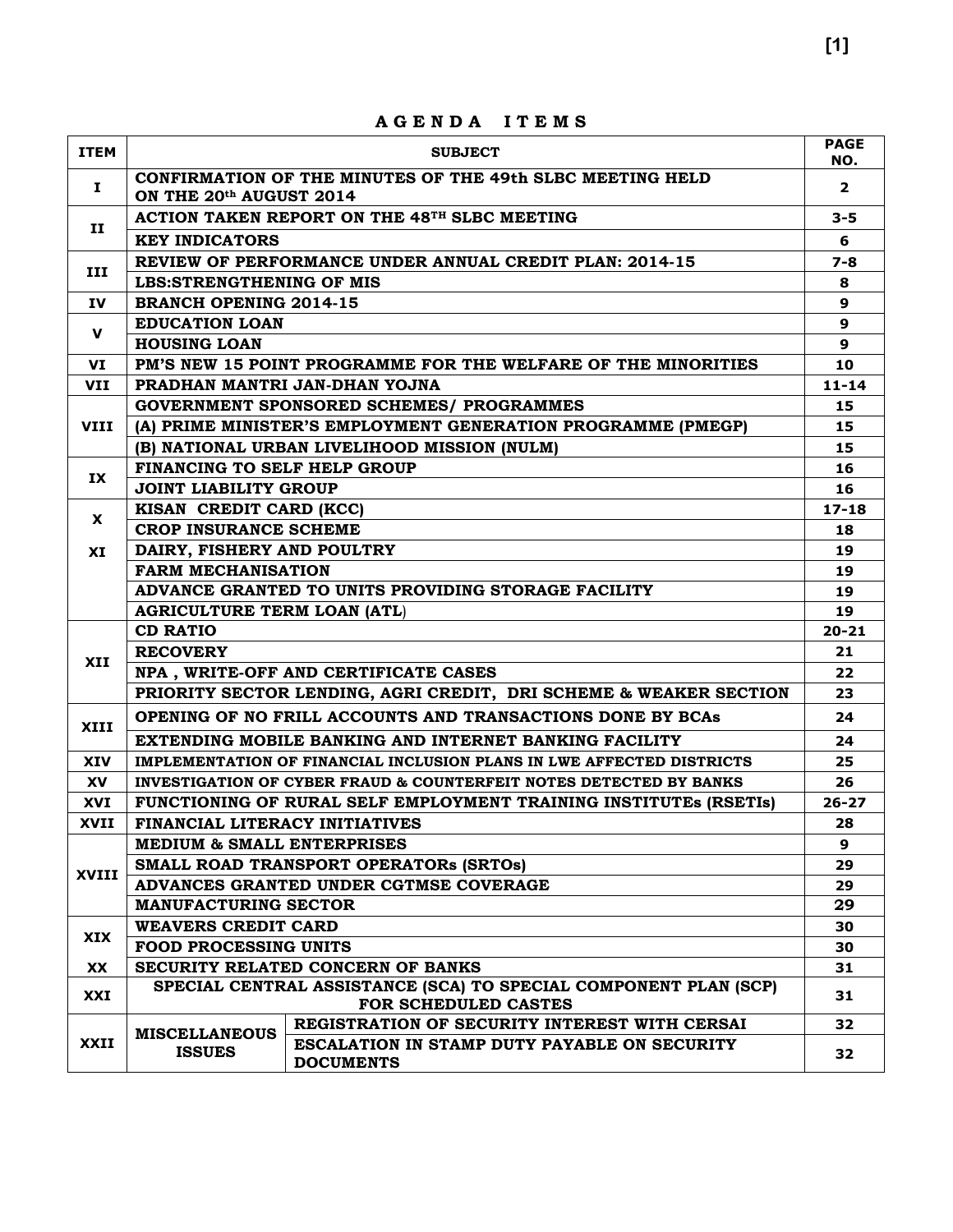**STATE LEVEL BANKERS'COMMITTEE 50TH REVIEW MEETING**

**NOTES ON AGENDA ITEMS**



## **CONFIRMATION OF MINUTES OF THE 49 TH STATE LEVEL BANKERS' COMMITTEE MEETING HELD ON 20.08.2014**

The House may please confirm the Minutes of the 49<sup>th</sup> State Level Bankers' Committee meeting held on the 20<sup>th</sup> August, 2014.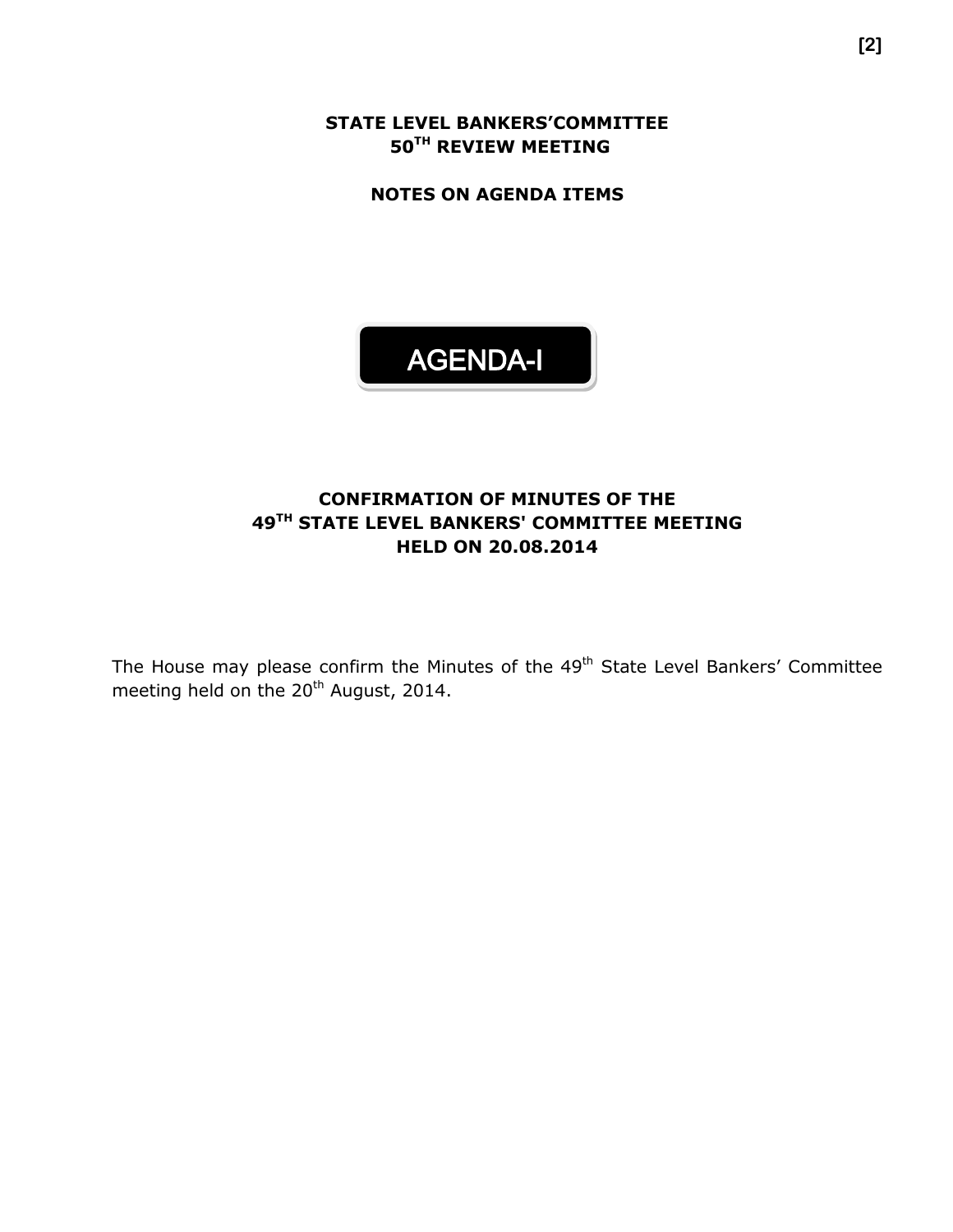# AGENDA-II

## **ACTION TAKEN REPORT ON THE ACTION POINTS OF 49 TH SLBC MEETING HELD ON 20.08.2014 AT PATNA**

**[1] ACTION POINT –** Banks should put in concerted efforts to ensure achievement of 100% target set under ACP for 2014-15.

#### **(Action: All Banks)**

**ACTION TAKEN: -** Due to sincere efforts made by Banks in the State, ACP achievement till September'14 has been to the tune of 43.25% of the annual targets as compared to achievement of 40.35% target during the half year ending September'2013 quarter. In absolute terms 28% increase in disbursement is observed during the half year ending September'2014 over previous year's corresponding figure.

**[2] ACTION POINT –** The Banks should give focus on issuance of new and renewal of KCC and also increase Agri Term Loan financing like Storage, Farm equipments, Dairy, Poultry etc. in order to achieve the ACP target for Agri. segment.

## **(Action: All Banks)**

**ACTION TAKEN: -** During the half year ending September'2014, the Banks in the State have

extended credit to the tune of Rs.15773 Cr under Agriculture segment as compared to Rs.

12026 Cr provided during the same period last year, thus registering a growth of 31%.

Financing under KCC has witnessed 30% improvement over last year.

**[3] ACTION POINT –** Implementation of Interest-Subvention scheme in the accounts of SHGs to be ensured. Interest to be applied at the rate of 7% in all NRLM compliant SHG accounts.

## **(Action: All Banks & SRLM)**

**ACTION TAKEN: -** All Banks are requested to implement the Interest-Subvention scheme in the accounts of SHG so that the SHG borrowers get the benefit of the scheme.

**[4] ACTION POINT -** Notification to be issued by the State Govt. with regard to implementation of Interest Subvention scheme in the accounts of Self Help Groups, in the 27 non-IAP districts, on the same lines as in the 11 IAP districts.

## **(Action: State Government)**

**ACTION TAKEN:** - The State Govt. is requested to issue suitable notification regarding implementation of Interest Subvention scheme in the accounts of Self Help Groups, in the 27 non-IAP districts, on the same lines as in the 11 IAP districts.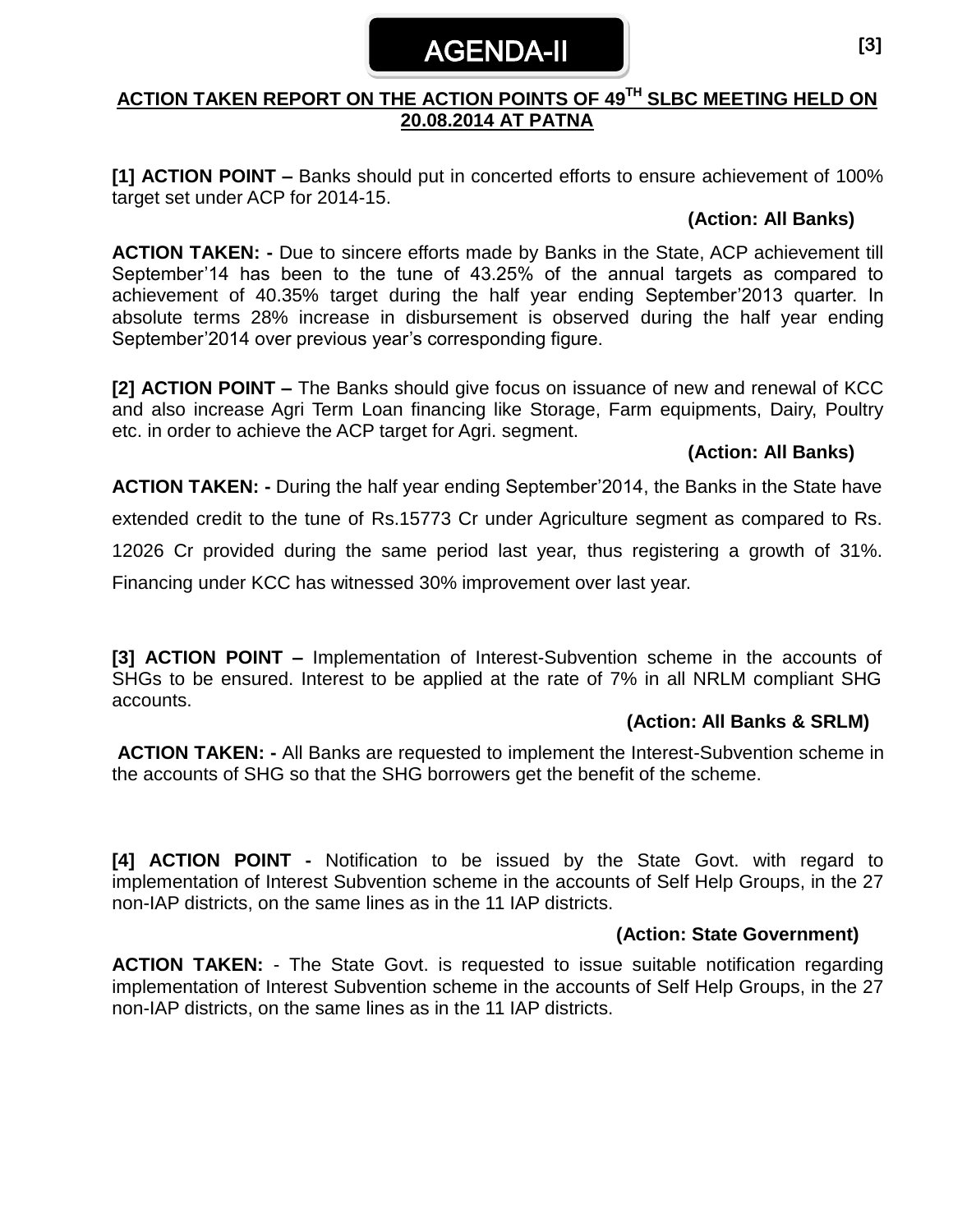**[5] ACTION POINT –** Camps for financing SHGs to be organised on 23<sup>rd</sup> August and 23<sup>rd</sup> September' 2014 at all district headquarters of the state and all eligible SHGs to be provided with credit assistance.

### **(Action: State Govt., Jeevika & All Banks)**

**ACTION TAKEN: -** Camps for financing SHGs were organised on 23<sup>rd</sup> August and 23<sup>rd</sup> September' 2014, in which all banks participated. The data with respect to applications received and disposed in the camps is placed at page no. 16C to16D of the Agenda Book.

**[6] ACTION POINT -** Necessary action should be taken by SDCs-Banking for disposal of pending certificate cases of banks, especially the top ten cases provided to them by LDMs in August 2014, in order to improve the recovery climate as well as to contain the NPA of the banks.

#### **(Action: State Govt. & Banks)**

**ACTION TAKEN:** - The State Govt. is requested to advise the District Authorities for disposal of Certificate Cases, execution of Possession Notices under SARFAESI Act and action against the big defaulters of the district so that Banks may recover their dues from the defaulters. In the SLBC Sub Committee meeting on Industries held on 30.10.2013, it was decided to hold two monthly meetings in each district. One meeting to discuss Recovery and progress under Certificate Cases filed by Banks and the other to discuss all other issues related to Banks viz. Education Loan, PMEGP, WCC etc in each district. The State Govt had advised all the DMs to implement the above decision of holding these two monthly meetings regularly. However, the no. of pending cases is growing every quarter.

**[7] ACTION POINT –** Settlement rate of RSETIs should be increased by giving more focus on selection of candidates and settlement of trainees. Sponsoring & Credit linkage of minimum 5 persons in a year by each branch to be ensured.

## **(Action: All Banks)**

**ACTION TAKEN: -**. The settlement ratio of RSETIs as on 30.09.2014 is 57.79%. All Banks having RSETI responsibility to ensure improvement in settlement ratio. As sponsoring of candidates by branch to RSETI has not picked up, all Banks are requested to ensure sponsoring of minimum 5 persons by each branch in a year for training at RSETI.

**[8] ACTION POINT –** Escalation in the rate of Stamp duty for small value non-Agri loans like DIR, WCC etc. be reviewed.

#### **(Action: State Government)**

**ACTION TAKEN:** - The State Govt. vide their letter no. 909 date: 11.07.2014 has declined the request of SLBC to revisit the hike in Stamp Duty for non- Agri loans such as DRI, WCC, PMEGP etc.

**[9] ACTION POINT -** All banks should give desired focus to PMEGP financing and timely utilisation of margin money in order to achieve PMEGP target during 2014-15.

#### **(Action: All Banks)**

**ACTION TAKEN: - All** banks are requested to issue suitable instructions to all their operating units to speed up financing under PMEGP and claim margin money from the their respective nodal branch.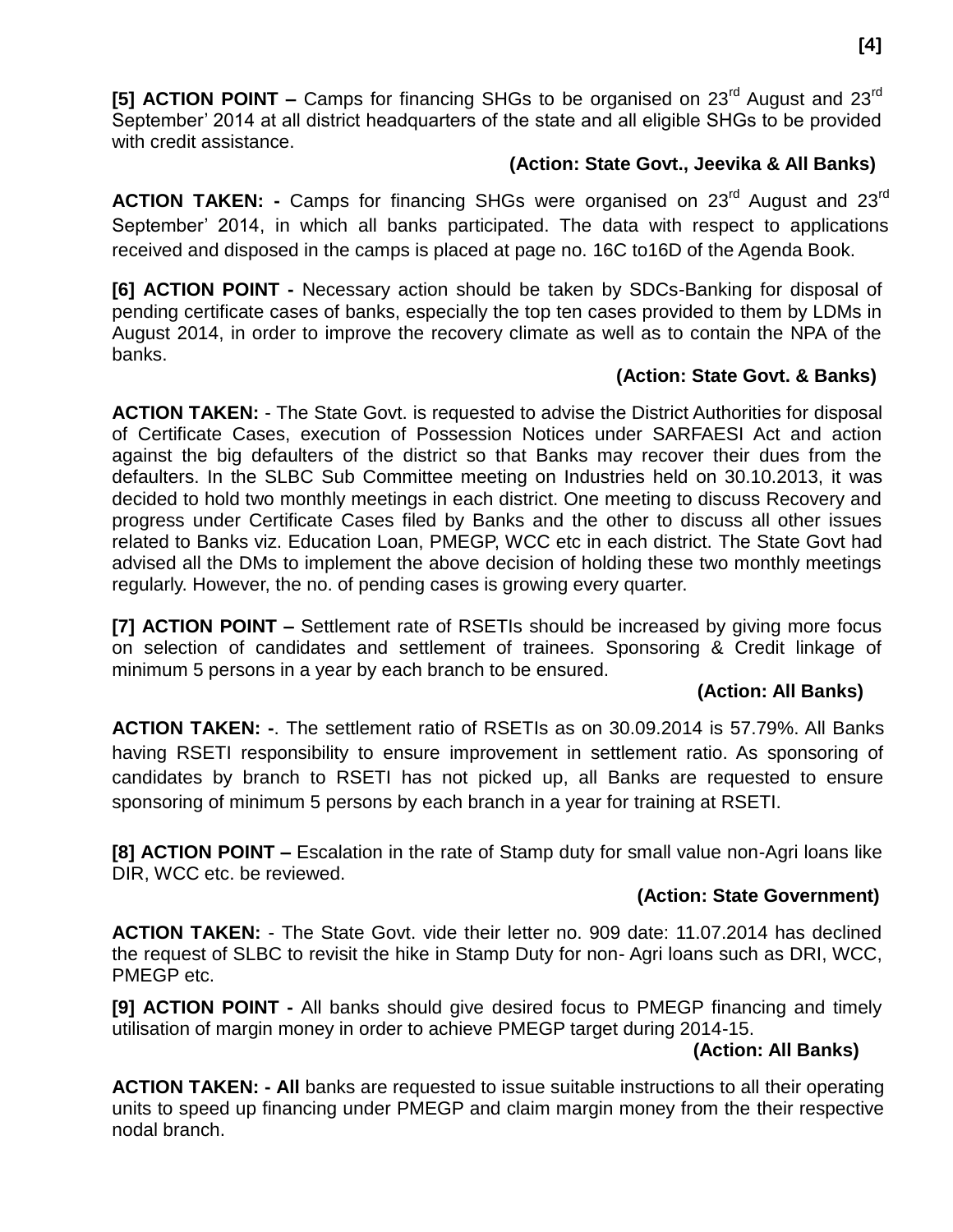**[10] ACTION POINT –** Principal Secretary-Finance to arrange discussions in order to arrive at a solution, on the different issues raised by banks related to Animal Husbandry, nonrenewal of KCC by Cooperative banks, recovery and account opening by arranging meetings with the concerned departments and banks.

## **(Action: State Government)**

**ACTION TAKEN:** The State Govt. is requested to arrange a meeting with the concerned departments and banks to resolve the issues raised by the Banks related to Animal Husbandry, non- renewal of KCC by Cooperative banks, recovery etc.

**[11] ACTION POINT –** At the time of providing new KCCs or renewing KCCs, Rupay cards to be issued to all eligible farmers.

## **(Action: All Banks)**

**ACTION TAKEN: -** All banks are requested to issue Rupay Cards to all the eligible KCC Borrowers.

**[12] ACTION POINT-** Modalities for reimbursement of training cost of RSETIs for 2013-14 should be advised to banks at the earliest.

## **(Action: State Government)**

**ACTION TAKEN: -** The State Govt. is requested to issue notification on Modalities for reimbursement of training cost of RSETIs for 2013-14.

**[13] ACTION POINT-** In case of training related to vocation where loan under PMEGP is applicable, loan application of trainees should be generated at the RSETIs so that their settlement after the training is facilitated.

## **(Action: DIC, KVIC, KVIB and Banks)**

**ACTION TAKEN: -** The concerned bank branches and representatives of DIC are requested to visit all the RSETIs periodically for generation of PMEGP application from the trainees.

**[14] ACTION POINT-** Banks should open accounts of all uncovered households under Prime Minister Jan-Dhan Yojana and as Aadhar card had so far been given to very less percentage of the population, banks to open accounts even without Aadhar no. and Aadhar no. should be seeded subsequently.

## **(Action: All Banks)**

**ACTION TAKEN: -** Under PMJDY, 3328794 no. of accounts have been opened up to 30.09.2014. All banks are advised to open the accounts of all uncovered households under Prime Minister Jan-Dhan Yojana and Aadhar no. to be seeded in the account as and when the same is issued.

**[15] ACTION POINT-** Special Camps to be organised for enrolment and issuance of Aadhar card especially for all the accounts being opened under Jan Dhan Yojana.

## **(Action: UIDAI and State Govt.)**

**ACTION TAKEN: -** The State Govt. is requested to organise special camps for providing Aadhar No. to all the account holders of PMJDY.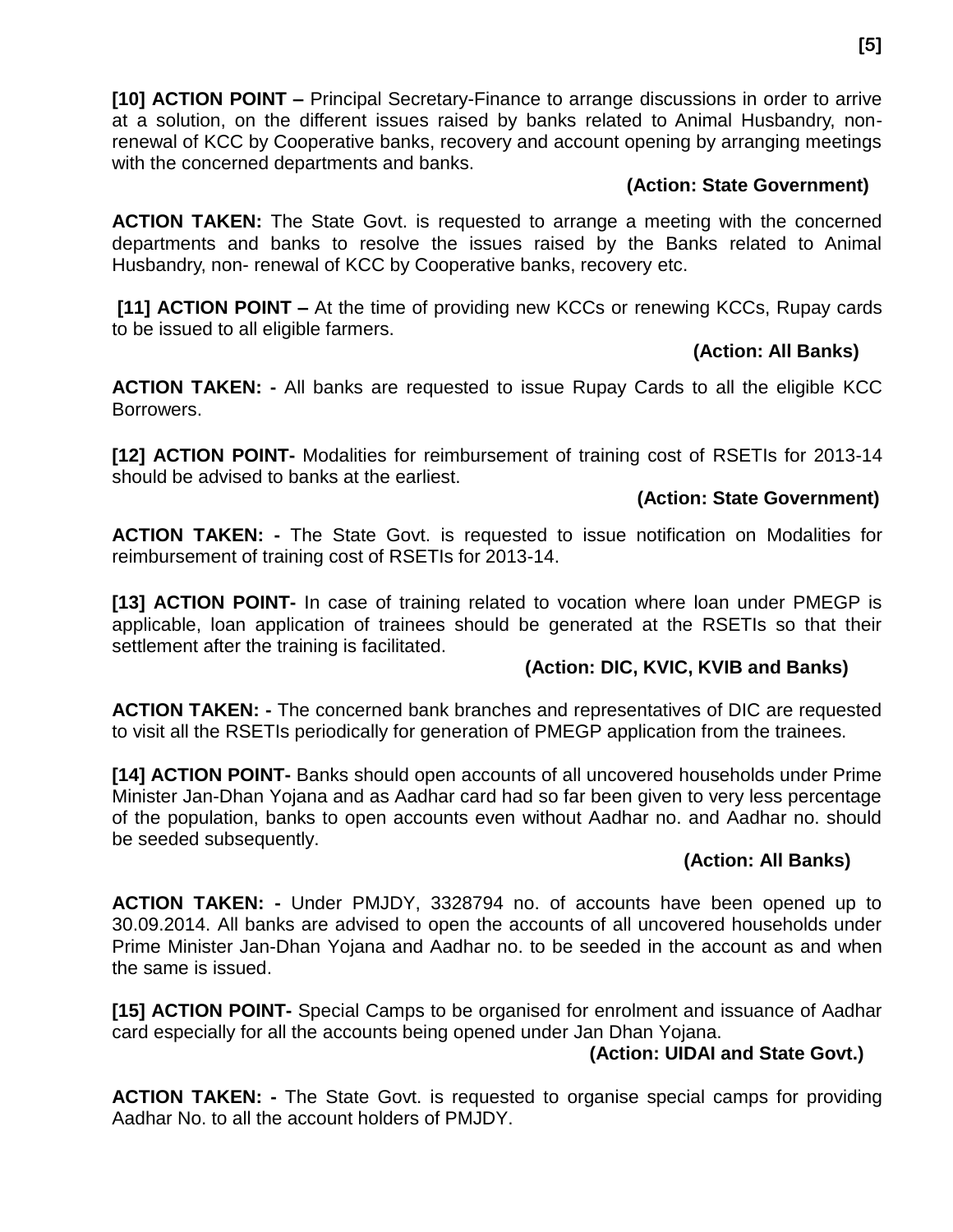## **STATE LEVEL BANKERS' COMMITTEE, BIHAR**

## **KEY INDICATORS (ALL BANKS)**

(Rs. in Crore)

| SI.<br>No.     | <b>ITEMS</b>                                                                                                            | <b>SEPT'13</b> | <b>SEPT'14</b> | <b>Bench</b><br>-mark |
|----------------|-------------------------------------------------------------------------------------------------------------------------|----------------|----------------|-----------------------|
| $\mathbf{1}$   | <b>DEPOSITS</b>                                                                                                         | 169771.72      | 191827.91      |                       |
| $\overline{2}$ | <b>ADVANCES</b>                                                                                                         | 58571.07       | 70272.67       |                       |
| 3              | ADVANCES INCLUDING ADVANCES<br><b>GRANTED TO UNITS IN BIHAR BY</b><br><b>BRANCHES OPERATING OUTSIDE</b><br><b>BIHAR</b> | 65446.00       | 78154.53       |                       |
| 4              | ADVANCES INCLUDING RIDF                                                                                                 | 68791.00       | 82082.53       |                       |
| 5              | <b>CD RATIO</b>                                                                                                         | 40.52%         | 42.79%         |                       |
| 6              | PRIORITY SECTOR ADVANCES                                                                                                | 43119.28       | 49899.64       |                       |
| $\overline{7}$ | SHARE OF PSA IN TOTAL ADV<br>(SL.NO.2)(%)                                                                               | 73.62%         | 71.01%         | 40%                   |
| 8              | AGRICULTURAL ADV.                                                                                                       | 24949.00       | 28391.86       |                       |
| 9              | SHARE OF AGL. ADV IN TOTAL ADV<br>$(SL.NO.2)$ $(\% )$                                                                   | 42.60%         | 40.40%         | 18%                   |
| 10             | MSE ADV.                                                                                                                | 10188.97       | 11502.38       |                       |
| 11             | SHARE OF MSE ADV. IN PSA (%)                                                                                            | 23.63%         | 23.05%         |                       |
| 12             | ADV. TO WEAKER SEC.                                                                                                     | 15742.77       | 19452.86       |                       |
| 13             | SHARE OF WEAKER SEC. IN PSA (%)                                                                                         | 36.51%         | 38.98%         | 25%                   |
| 14             | DRI ADV.                                                                                                                | 76.27          | 69.65          |                       |
| 15             | SHARE OF DRI ADV TOTAL ADV<br>$(SI.No.2)$ of March $(\% )$                                                              | 0.14%          | 0.10%          | $1\%$                 |
| 16             | ADV. TO WOMEN (DISBURSEMENT)                                                                                            | 1950.44        | 2168.20        |                       |
| 17             | SHARE OF ADV. TO WOMEN IN<br>DISBURSEMENT (%)                                                                           | 7.80%          | 6.77%          | 5%                    |
| 18             | <b>TOTAL NUMBER OF BRANCHES</b>                                                                                         | 5454           | 6044           |                       |
| A              | <b>RURAL</b>                                                                                                            | 3238           | 3529           |                       |
| B              | <b>SEMI-URBAN</b>                                                                                                       | 1215           | 1387           |                       |
| C              | <b>URBAN</b>                                                                                                            | 1001           | 1128           |                       |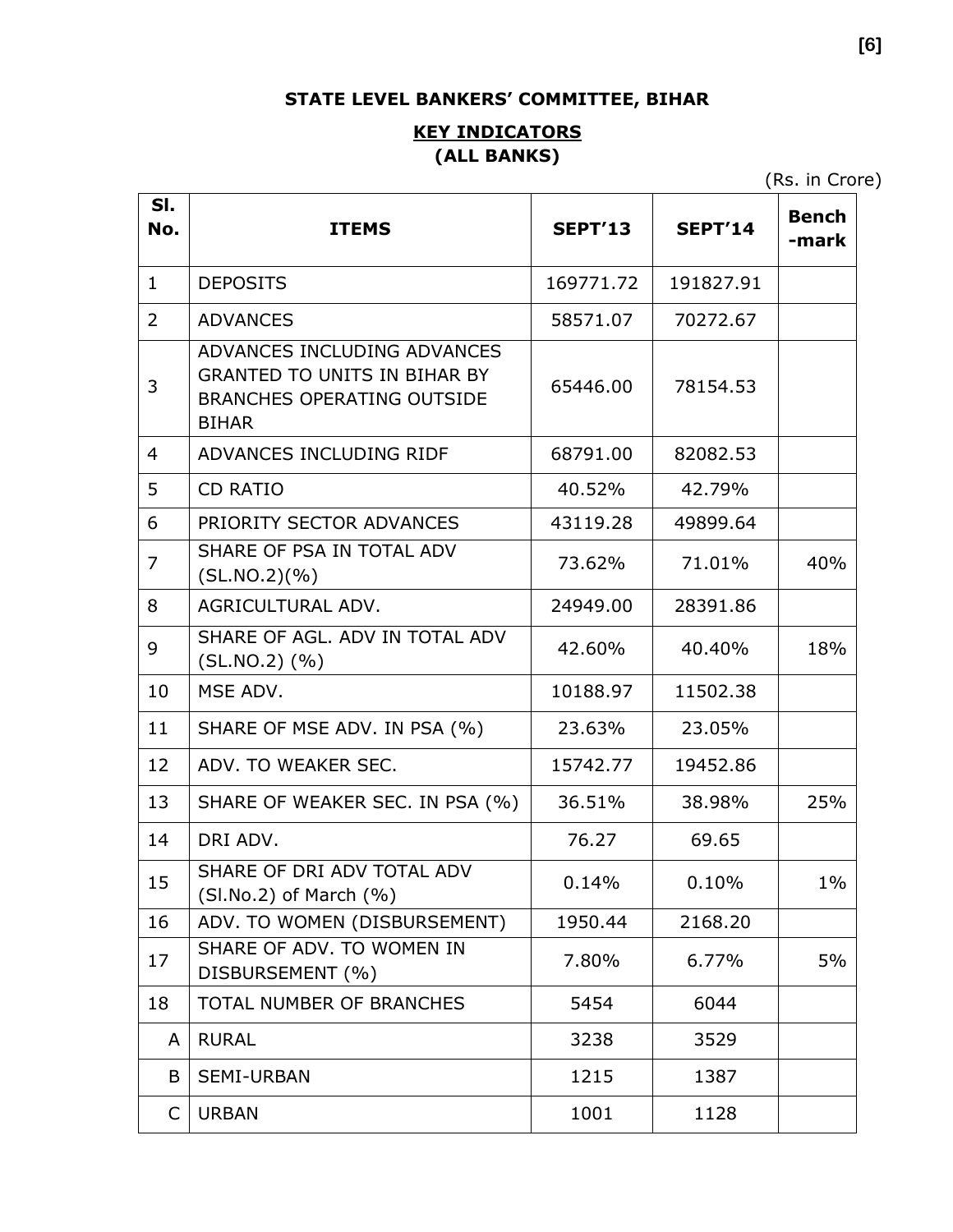# AGENDA-III

# **REVIEW OF PERFORMANCE UNDER ACP 2014-15 DURING THE FINANCIAL YEAR 2014-15 UP TO SEPTEMBER'2014**

The performance of Banks under the Annual Credit Plan 2014-15 up to September'2014, is as under:-

|              |               |                    | (Rs. in Crore) |
|--------------|---------------|--------------------|----------------|
| <b>Banks</b> | <b>Target</b> | <b>Achievement</b> | % Ach.         |
| Comm. Banks  | 57166         | 24433              | 42.74          |
| Co-op. Banks | 1003          | 211                | 21.02          |
| <b>RRBs</b>  | 15831         | 7362               | 46.50          |
| Total        | 74000         | 32006              | 43.25          |

Sector-wise break-up of targets and achievement:

(Rs. in Crore)

| <b>Sector</b> | <b>Target</b> | <b>Achievement</b> | % Ach. |
|---------------|---------------|--------------------|--------|
| Agriculture   | 36000         | 15773              | 43.82  |
| <b>SME</b>    | 8500          | 4727               | 55.61  |
| <b>OPS</b>    | 7500          | 3021               | 40.28  |
| <b>TPS</b>    | 52000         | 23521              | 45.23  |
| <b>NPS</b>    | 22000         | 8485               | 38.57  |
| Total         | 74000         | 32006              | 43.25  |

Bank-wise and district-wise position is furnished on **Page- 8A to 8D.**

#### **COMPARATIVE PERFORMANCE UNDER ACP**

**As on Sept' 2014 vis-a-vis Sept' 2013**

|              |         |       |                      |               |       |                             | (Rs. in Crore)              |
|--------------|---------|-------|----------------------|---------------|-------|-----------------------------|-----------------------------|
|              | 2014-15 |       |                      | 2013-14       |       |                             | <b>YOY</b>                  |
| <b>Banks</b> | Target  | Ach.  | $\frac{0}{0}$<br>Ach | <b>Target</b> | Ach.  | $\frac{0}{0}$<br><b>Ach</b> | increase<br>in disb.<br>(%) |
| Comm         | 57166   | 24433 | 42.74                | 47938         | 19114 | 39.87                       | 28%                         |
| $Co$ -op     | 1003    | 211   | 21.02                | 802           | 190   | 23.70                       | 11%                         |
| <b>RRBs</b>  | 15831   | 7362  | 46.50                | 13260         | 5713  | 43.09                       | 29%                         |
| Total        | 74000   | 32006 | 43.25                | 62000         | 25018 | 40.35                       | 28%                         |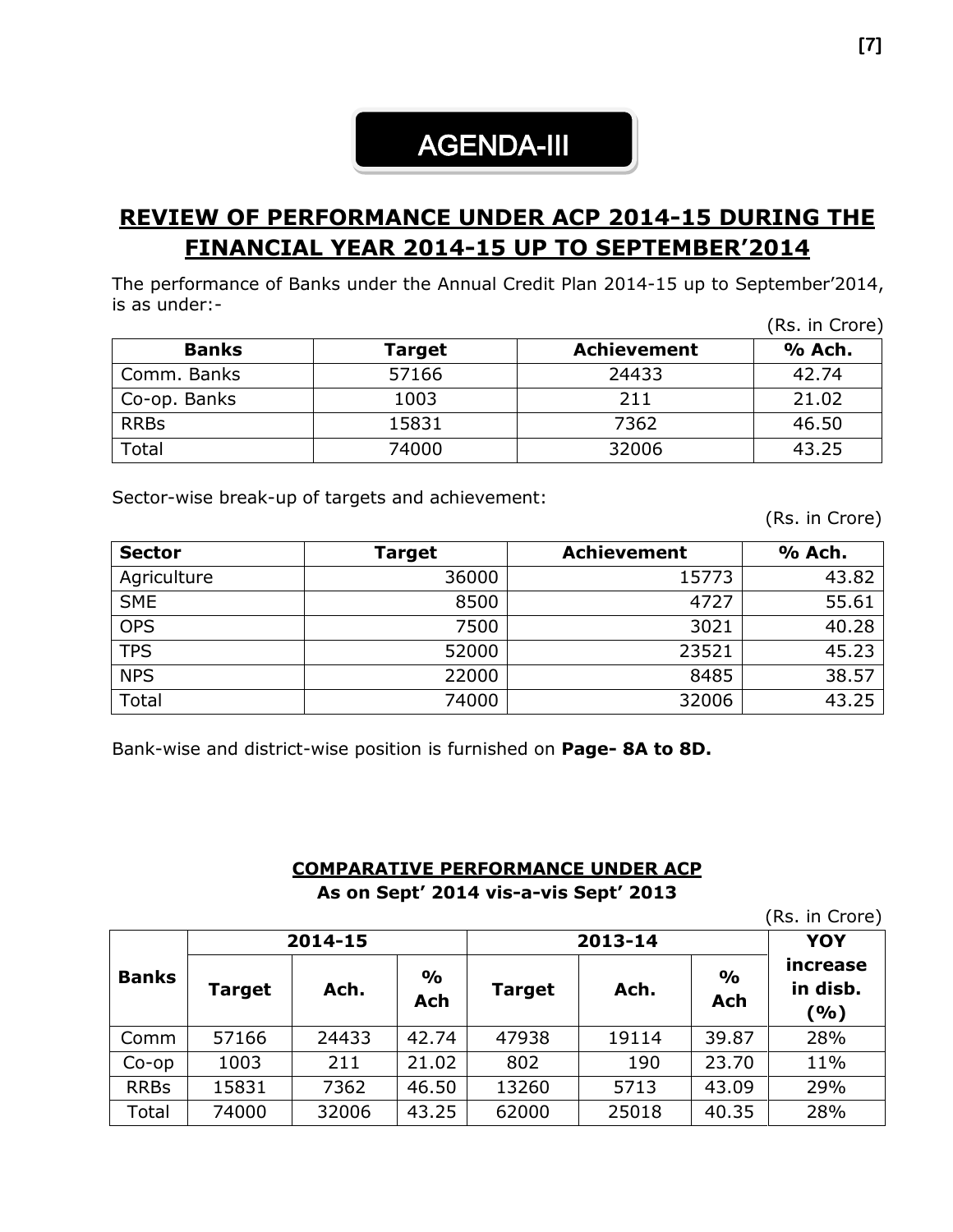#### **SECTOR-WISE PERFORMANCE:**

|               |        |         |       |        |         |       | , טוסוט ווויטרון<br>YOY     |  |
|---------------|--------|---------|-------|--------|---------|-------|-----------------------------|--|
|               |        | 2014-15 |       |        | 2013-14 |       |                             |  |
| <b>Sector</b> | Target | Ach.    | % Ach | Target | Ach.    | % Ach | increase<br>in disb.<br>(%) |  |
| Agl.          | 36000  | 15773   | 43.82 | 30286  | 12026   | 39.71 | 31%                         |  |
| <b>MSE</b>    | 8500   | 4727    | 55.61 | 4821   | 2806    | 58.21 | 68%                         |  |
| <b>OPS</b>    | 7500   | 3021    | 40.28 | 5723   | 2316    | 40.47 | 30%                         |  |
| <b>TPS</b>    | 52000  | 23521   | 45.23 | 40830  | 17149   | 42.00 | 37%                         |  |
| <b>NPS</b>    | 22000  | 8485    | 38.57 | 21170  | 7869    | 37.17 | 08%                         |  |
| <b>Total</b>  | 74000  | 32006   | 43.25 | 62000  | 25018   | 40.35 | 28%                         |  |

Comparative performance shows that the overall achievement of target during the period under review is 43.25%, as against 40.35% recorded during the corresponding period last year. In absolute terms, Banks have disbursed substantially higher quantum of loan (32006 Cr. i.e 128% of last year) during the period under review, as compared to the amount disbursed in the corresponding period last year. It will be seen that the Commercial Banks & RRBs have recorded impressive growth in their loan disbursements vis-a-vis their performance over the same period last year. In case of sector-wise performance growth in all segments except NPS, has been quite impressive.

## **LEAD BANK SCHEME: STRENGTHENING OF MONITORING INFORMATION SYSTEM (MIS)**

In terms of RBI's instructions in this regard the LBS MIS- I, II & III of the state has been prepared and is placed at page No. 8E to 8H of the Agenda Book for information of the House.

LBS-IV and V which relates to financial inclusion is also placed at page no. 8I to 8 P of the Agenda Book.

(Rs. in Crore)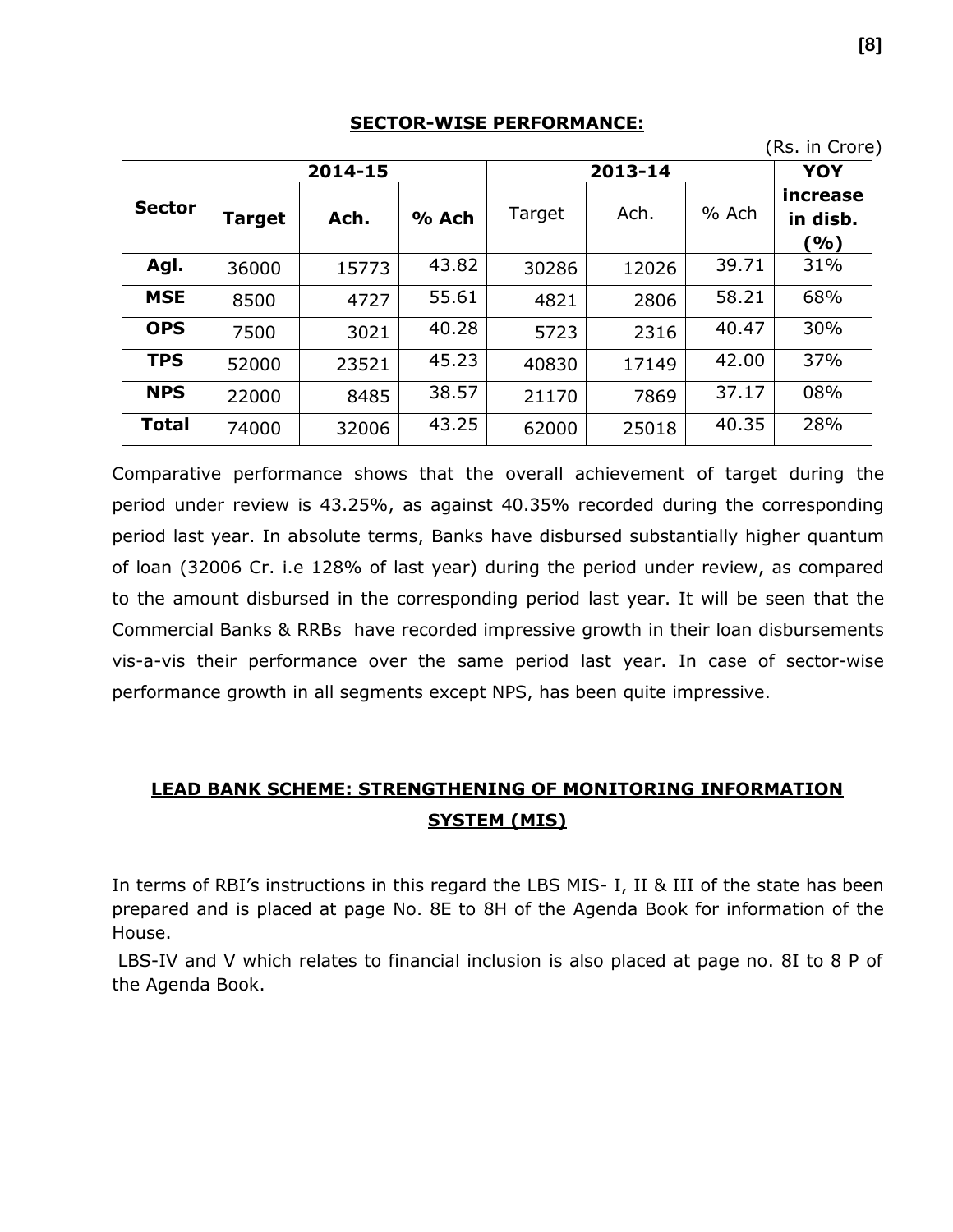## **PROPOSED BRANCH OPENING DURING FY 2014-15**

Against the annual target of opening of 600 branches, during 2014-15 all Banks have opened 136 branches during the half year ending Sept'2014.

The Bank-wise target and achievement during the first half-year, is placed at page No. 9A for information of the House.

All Banks are requested to give preference to uncovered Gram Panchayats while opening bank branches in rural areas. Block-wise names of Gram Panchayats not having a bank branch has been advised to all banks.

The Bank & District-wise information on Branch Network, ATM Network, ATM Card issued and Point of Sale Terminals is placed at Page No. 9B & 9C for information.



AGENDA-V

Providing Education loan to the meritorious and needy students to enable them meet the expenses of higher studies not only in the State but also outside the State in India and abroad is one of the priorities of the Banks in the state.

A copy of the Bank-wise target and achievement thereagainst is placed at page No. 9D of the Agenda Book.

During the first half year of the current FY, Education Loan amounting to Rs 553.42 Crores was sanctioned to 13852 students and loan amounting to Rs. 337.50 Crore were disbursed among 11890 students under Education Loan.

The achievement of all banks taken together is 27.70% of the targets allocated. Controlling Head of all banks are requested to provide further impetus to financing under Education Loan so that the target set under the Scheme is achieved.

The bank-wise outstanding Education loan advances as on 30.09.2014 is placed at page no.9E of Agenda Book.

#### **Major Private Sector banks' performance under education loan is below 5%.**

## **HOUSING LOAN**

Loan amounting to Rs.910.61 Crore was sanctioned to 6991 beneficiaries by Banks during the first half year of F.Y. 2014-15. Out of these, Housing Loan amounting to Rs. 696.44 Cr has been disbursed among 6912 beneficiaries. The Bank-wise performance during the review period is placed at Page No. 9F.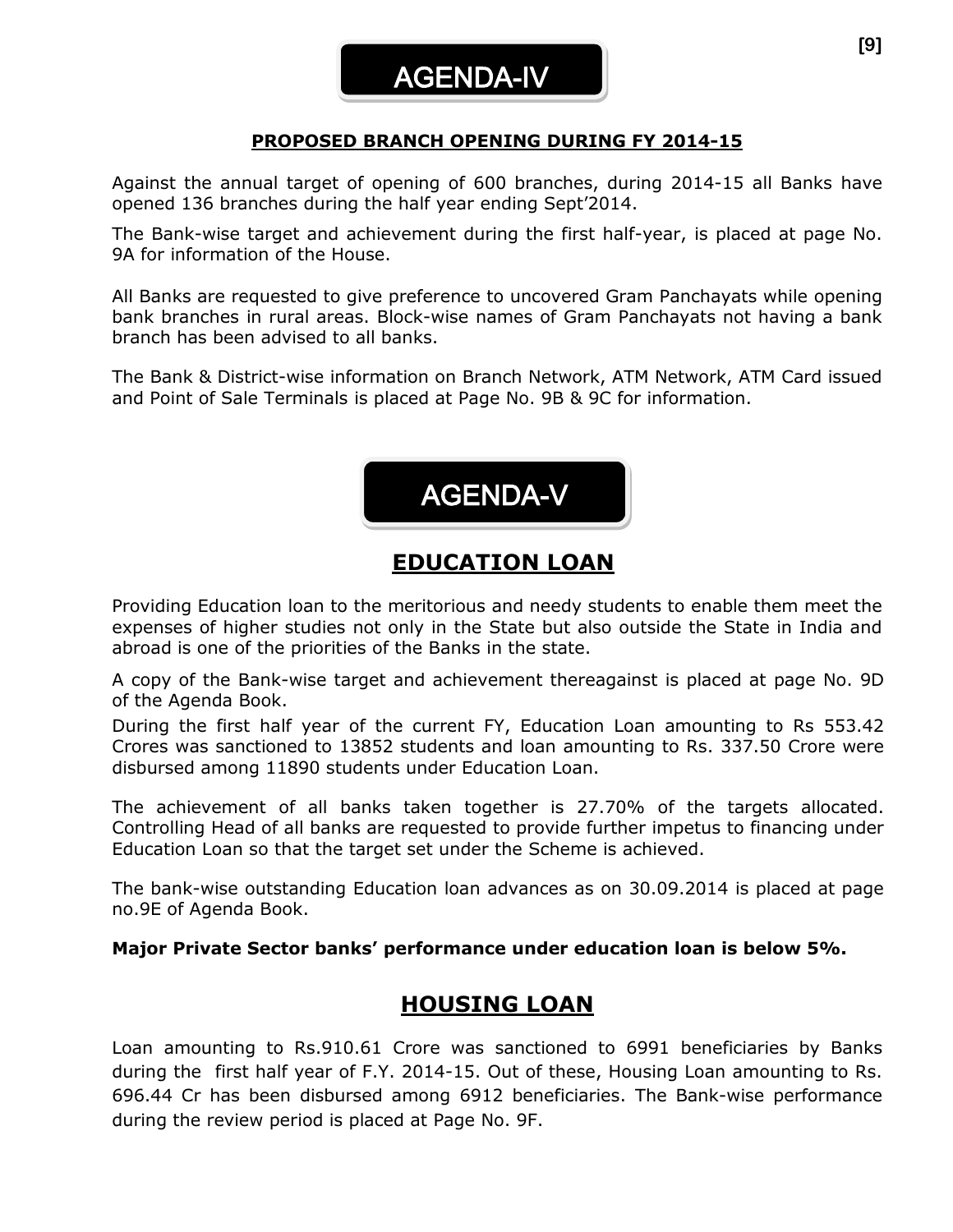## **PM'S NEW 15-POINT PROGRAMME FOR WELFARE OF MINORITY COMMUNITY**

In accordance with the guidelines issued by the Government of India in this regard, Banks have to ensure that within the overall target for Priority Sector lending (PSA), 15% of PSA is provided to Minority Communities.

With this objective in view, 121 minority concentrated districts in the country have been identified exclusively for monitoring the credit flow to minority communities. In Bihar, the following seven districts are identified for the purpose :-(i) Kishanganj (ii) Araria (iii) Purnea (iv) Katihar (v) Sitamarhi (vi) Darbhanga and (vii) West Champaran .

In these identified districts, total priority sector loans (PSA) outstanding as on 30.09.2014 was Rs.7701.32 Crore (No. of borrowers: 911194 ) out of which loans amounting to Rs.3619.02 Crore (47% of PSA) were provided to 396816 (44%of PSA) borrowers belonging to minority communities. The amount provided to Minority communities by Banks in the above mentioned districts ranges from 31 to 77%. Thus, all the districts have achieved the target of providing more than 15% of their priority sector loans to persons belonging to minority communities.

| LENDING TO MINORITY COMMUNITIES |                   |                                                      |        |                                                 |        |                                             |      |
|---------------------------------|-------------------|------------------------------------------------------|--------|-------------------------------------------------|--------|---------------------------------------------|------|
|                                 |                   | AS ON 30 <sup>th</sup> September'2014 (Amt. in Lacs) |        |                                                 |        |                                             |      |
| Minority<br>SL.<br>Concentrated |                   | <b>Priority Sector</b><br>Advance                    |        | Out of (A) Total<br><b>Advances to Minority</b> |        | <b>%age Share</b><br>of Minority<br>Advance |      |
| No.                             | Districts in      | (A)                                                  |        |                                                 | (B)    | B to A)                                     |      |
|                                 | <b>Bihar</b>      | No.                                                  | Amt.   | No.                                             | Amt.   | No.                                         | Amt. |
| $\mathbf{1}$                    | <b>ARARIA</b>     | 72445                                                | 73170  | 53609                                           | 44634  | 74                                          | 61   |
| $\overline{2}$                  | <b>PURNEA</b>     | 141356                                               | 140726 | 60783                                           | 60512  | 43                                          | 43   |
| 3                               | <b>KATIHAR</b>    | 194259                                               | 104876 | 56335                                           | 44048  | 29                                          | 42   |
| 4                               | <b>KISHANGANJ</b> | 74389                                                | 58281  | 55792                                           | 44877  | 75                                          | 77   |
| 5                               | <b>DARBHANGA</b>  | 196321                                               | 164650 | 86381                                           | 82325  | 44                                          | 50   |
| 6                               | <b>SITAMARHI</b>  | 85641                                                | 94854  | 22267                                           | 29405  | 26                                          | 31   |
| 7                               | w                 |                                                      |        |                                                 |        |                                             |      |
|                                 | <b>CHAMPARAN</b>  | 146783                                               | 133576 | 61649                                           | 56102  | 42                                          | 42   |
|                                 | <b>TOTAL</b>      | 911194                                               | 770132 | 396816                                          | 361902 | 44                                          | 47   |

District-wise performance regarding loans extended to minority communities in the identified districts is furnished below**.**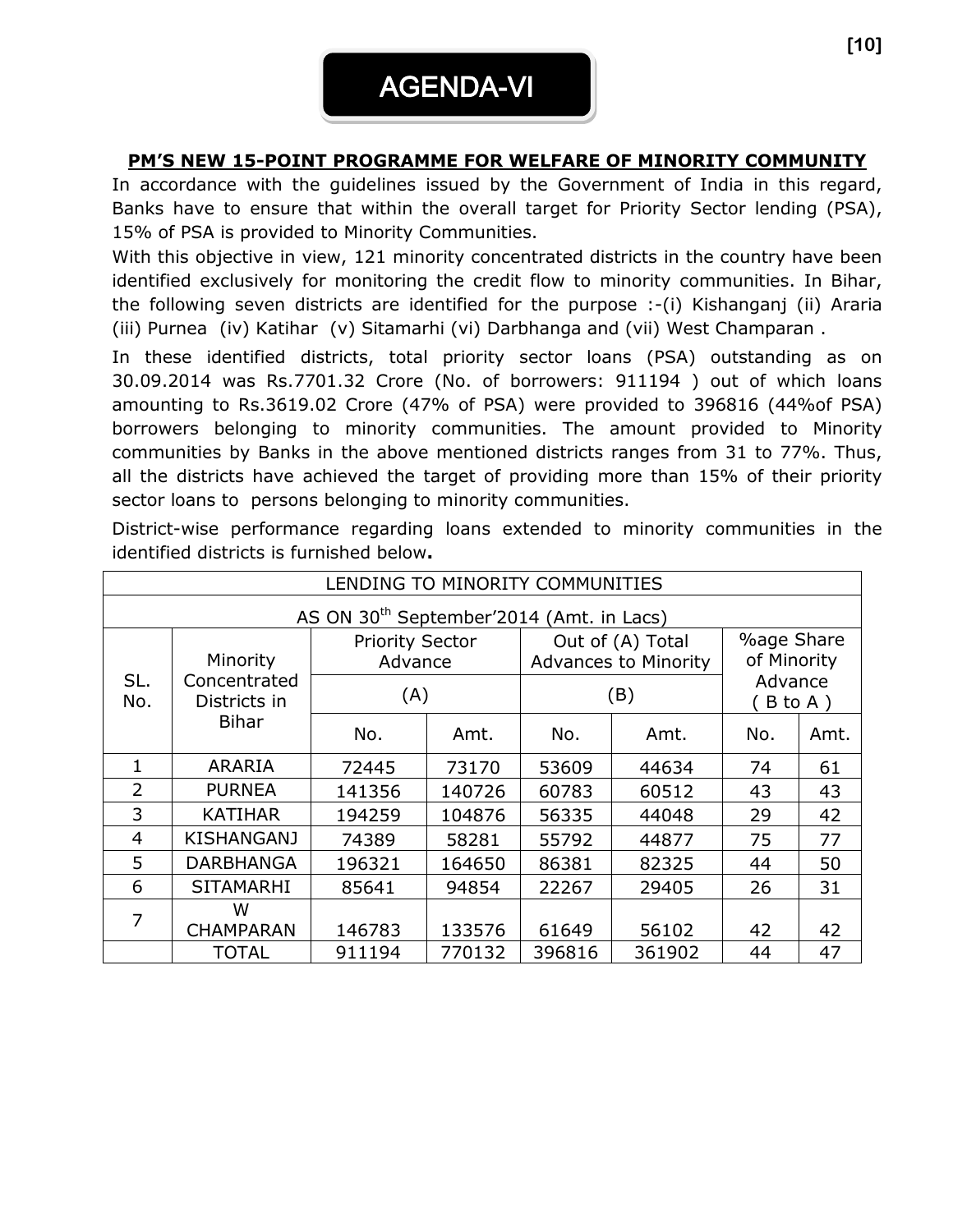AGENDA-VII

# **PRADHAN MANTRI JAN-DHAN YOJANA**

Pradhan Mantri Jan-dhan Yojana launched on 28.08.2014 is a National Mission on Financial Inclusion with the objective of covering all households in the country with banking facilities and opening at least one account for each household by 25<sup>th</sup> January 2015.

## **The scheme consists of six pillars:**

- $\triangleright$  Universal access to banking facilities
- $\triangleright$  Providing Basic Banking accounts with overdraft facility of Rs. 5000 and Rupay Debit card with inbuilt accident insurance cover of Rs. 1 lakh.
- $\triangleright$  Financial Literacy Programme
- Creation of Credit Guarantee Fund for coverage of defaults in overdraft A/Cs
- $\triangleright$  Micro Insurance
- Unorganized sector Pension schemes like Swavlamban
- **a) Universal access to Banking facilities:-** Mapping of each district in to Sub Service Area (SSA) catering to 1000-1500 housholds, and branch/ BCA has to be opened in each SSA in a manner that every citizen has access to Banking services within a reasonable distance. Mapping of all the 13526 SSAs in the state has been completed and SSAs have been allotted to Banks for providing banking facilities.
- **b) Providing Basic Banking Accounts with Rupay Debit Card and overdraft facility to all households** – All account holders under PMJDY are being provided a Rupay Debit Card which has inbuilt accidental death insurance cover of Rs 1.00 lac. Facility of an overdraft to every basic banking a/c holder would be considered after satisfactory operation of account for six months.
- **C) Financial Literacy Programme-** Financial literacy is an integral part of the Mission in order to let the beneficaries make best use of the financial services being made available to them. Banks to sensitise the customers about the benefits of PMJDY and other banking schemes and the process for availing the same.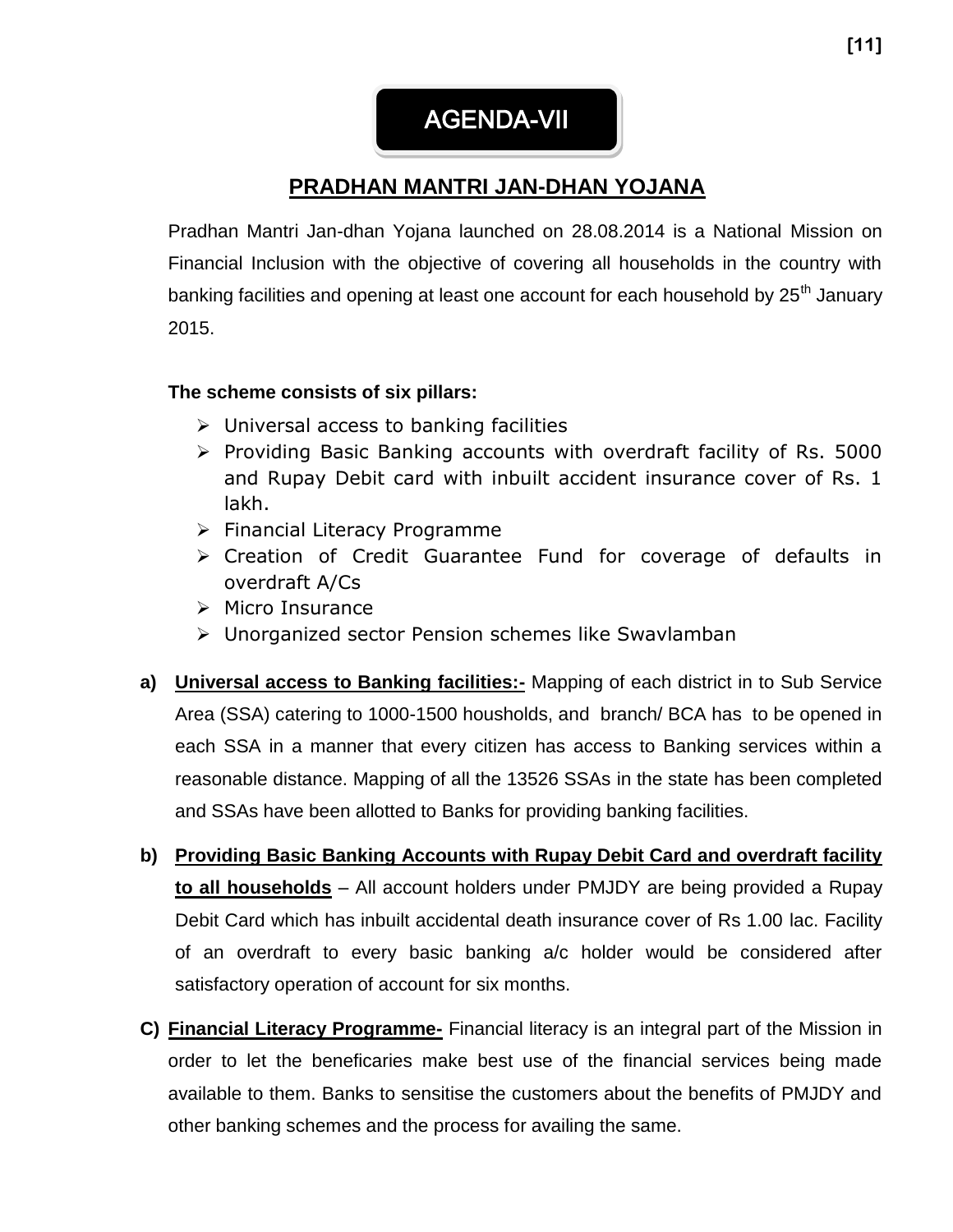**d) Micro Insurance**: Insurance Regulatory and Development Authority (IRDA) has created a special category of insurance policy called micro-insurance policies to promote insurance coverage among economically vulnerable sections of society. The IRDA Microinsurance Regulations, 2005 defines and enables micro-insurance. A micro-insurance policy can be a general or life insurance policy with a sum assured of Rs.50, 000 or less. A general micro-insurance product could be:

- Health insurance contract
- Any contract covering belongings such as a.Hut b.Livestock c.tools or instruments

d.Any personal accident contract

They can be on an individual or group basis

A life micro-insurance product is:

- A term insurance contract with or without return of premium
- Any endowment insurance contract or
- A health insurance contract

 They can be with or without an accident benefit rider and either on an individual or group Basis.

The insurance Companies are expected to enable the extension/distribution machinery to offer micro-insurance products like Aam Admi Bima Yojna,to the PMJDY beneficiaries.

## **e) Unorganized sector Pension schemes like Swavlamban:**

The sixth and final pillar of this plan relates to old age income security. To encourage workers in the unorganised sector to save voluntarily for their old age, an initiative called "Swavlamban Scheme", a co-contributory pension scheme was launched on 26.09.2010, wherein the Central Government would contribute a sum of Rs.1000 per annum in each **National Pension Scheme (NPS)** account opened and having a saving of Rs.1,000 to Rs.12,000 per annum for a period not exceeding five years. The Scheme runs up to Financial Year 2016-17.

The Banks and the Insurance Companies are requested to use the extension/distribution

mechanism for full coverage under New Pension Scheme like Swavlamban.

## **STATUS OF COVERAGE:**

**a) Coverage of Sub Service Area (SSAs):-** Banks have covered 13315 SSAs (98%) up

to 31.10.2014. Banks are advised to cover the remaining 211 SSAs without further delay. Bank wise SSAs coverage status is placed on 14A.

**b)Household Survey for Account Opening:** All the Banks have arranged to conduct a household survey in their allotted SSAs/Wards and the data as on 31.10.2014 in this regard is placed at page no 14B & 14C

The survey data provided by the Banks suggest that 42.51 lac accounts are required to be opened in order to cover each household under PMJDY.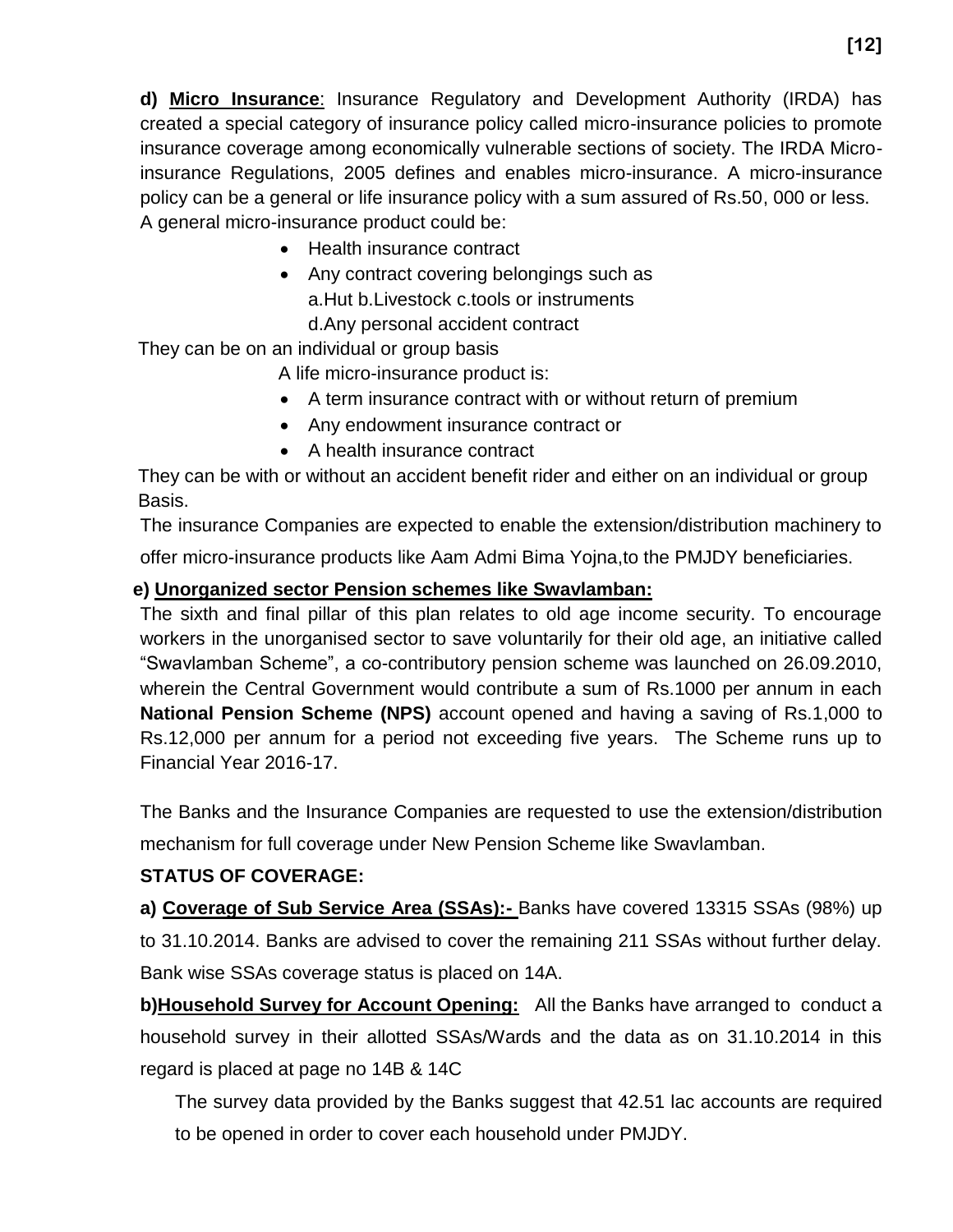*However, If we go through estimated bankwise household share (Census-2011) in the state and No.of household having bank account furnished by banks based on survey conducted by them; we understand that banks are still required to open 81.21 lac accounts in Rural Area and 12.94 lacs in urban area to cover each household.*

The concerned Banks are therefore requested to cross-check their survey data. As per the extant instructions under PMJDY, a paper publication has to be done before the final declaration of completion of job, so that the left over households contact their respective Banks to get their accounts opened.

The Banks have opened 39.07 lac accounts under PMJDY scheme upto 31.10.2014.

**c) Financial Literacy Camps:** Besides sensitising the public about PMJDY scheme in the account opening camps at CSPs, Banks are also organising financial literacy camps through rural branchs and Financial Literacy Centres(FLCs). The data submitted by banks for their respective FLCs (placed at page 28B) explain the Bank's efforts under Financial Literacy.

#### **d) Micro Insurance**:

As advised by GIC companies, no target has been set-up for them by their respective Corporate Centres under the Scheme. They have been advised to get in touch with the Bank Mitras for selling their products through Customer Service Points. The list of Bank Mitra provided by Banks have been uploaded at SLBC website.

 **Life Insurance Corporation has advised that** under Aam Aadmi Bima Yojana they have achieved coverage of 2, 63,000 lives in the state against the target of 2,20,000.

#### **e) Unorganized sector Pension schemes like Swavlamban:**

Life Insurance Corporation has advised that under\_Swablamban they have achieved coverage of 200 accounts. Banks are requested to publicise the scheme and open accounts under Swavlamban for the benefit of the workers in unorganised sector..

#### **MONITORING OF THE SCHEME:**

**a)State Level Implemntation Committee (SLIC):** For monitoring of Progress and related issues under PMJDY , a committee headed by Mission Director ( a nominee from State Govt.) being the President and State Level Bankers'Committee,Convenor being Secretary; has been constituted.Other member of committee are Heads of Major Banks, Regional Heads of RBI and NABARD, Insurance Companies etc.

3 meeting of SLIC has been held in the state till date. The last meeting was held on 13.10.2014.

**b) District Level Monitoring Committee:** Similarly, at District Level, District Level Monitoring Committee meeting should be held initially at Fortnightly and at later stage Monthly to review the progress made under the scheme. Controlling head of banks having lead bank responsibity are required to monitor their respective lead district managers to ensure conduct of such meeting. District Magistrates are president and Lead District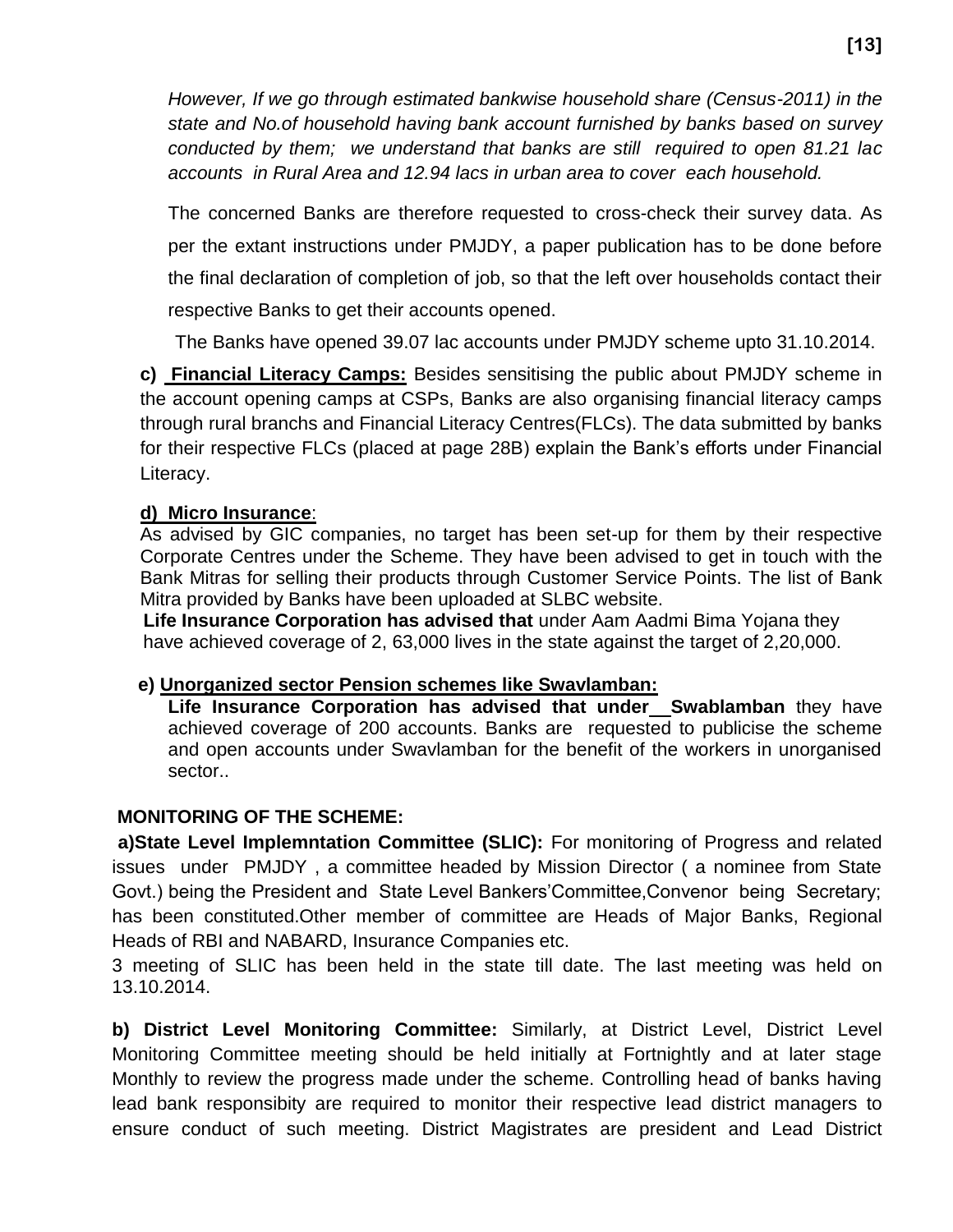Manager, are Secretary of the District Level committee. Other member of the committee are Senior most officers of banks in the district and NABARD,NRLM members, Insurance Companies, Officers of district administration and Local Bodies.

## **Grievance Redressal Mechanism:**

To redress the customer enquiry /complaint under PMJDY,SLBC has set up a Call Centre with a TOLL FREE NUMBER. Customers facing difficulty in opening of accounts are making calls on this Toll Free number, where his /her complaint are being registered and the same is forwarded to the concerned Banks for their resolution within a fixed timeline .

## **TOLL FREE NUMBER OF SLBC Bihar is :1800 3456 195**

## **Hoisting of BANK MITRA (BCA) details on Banks and SLBC website:**

Banks are required to Hoist details of Bank Mitra on their banks website. All Banks are requested to provide details of SSAs covered through BCA for hoisting the same on SLBC website. So far, Bank Mitra details of 6 banks are hoisted at SLBC website. Banks are requested to provide the complete list with all details sought by DFS,GoI of Bank Mitras for hoisting on SLBC website.

PMJDY on its compilation is expected to change the socio-economic set-up of our rural fabric. All concerned Banks are requested to implement the scheme in its true spirit and within the given timeline.

## **EXTENSION OF BANKING SERVICES TO ALL THE REMAINING UNBANKED VILLAGES IRRESPECTIVE OF POPULATION CRITERIA BY MARCH, 2016:**

Reserve Bank of India has instructed for providing banking facilities in all the remaining unbanked villages irrespective of population criteria i.e. all villages with population below 2000 by March, 2016. All Banks have submitted their Roadmap for providing banking services in villages with population below 2000. The total No. of such identified villages is 27343. Till September'2014 in 19331 as against the target of 20018 villages till 2014-15 were covered by the Banks. Bank-wise allotment and progress as on 30.09.2014 is placed at Page No14D for information of the House.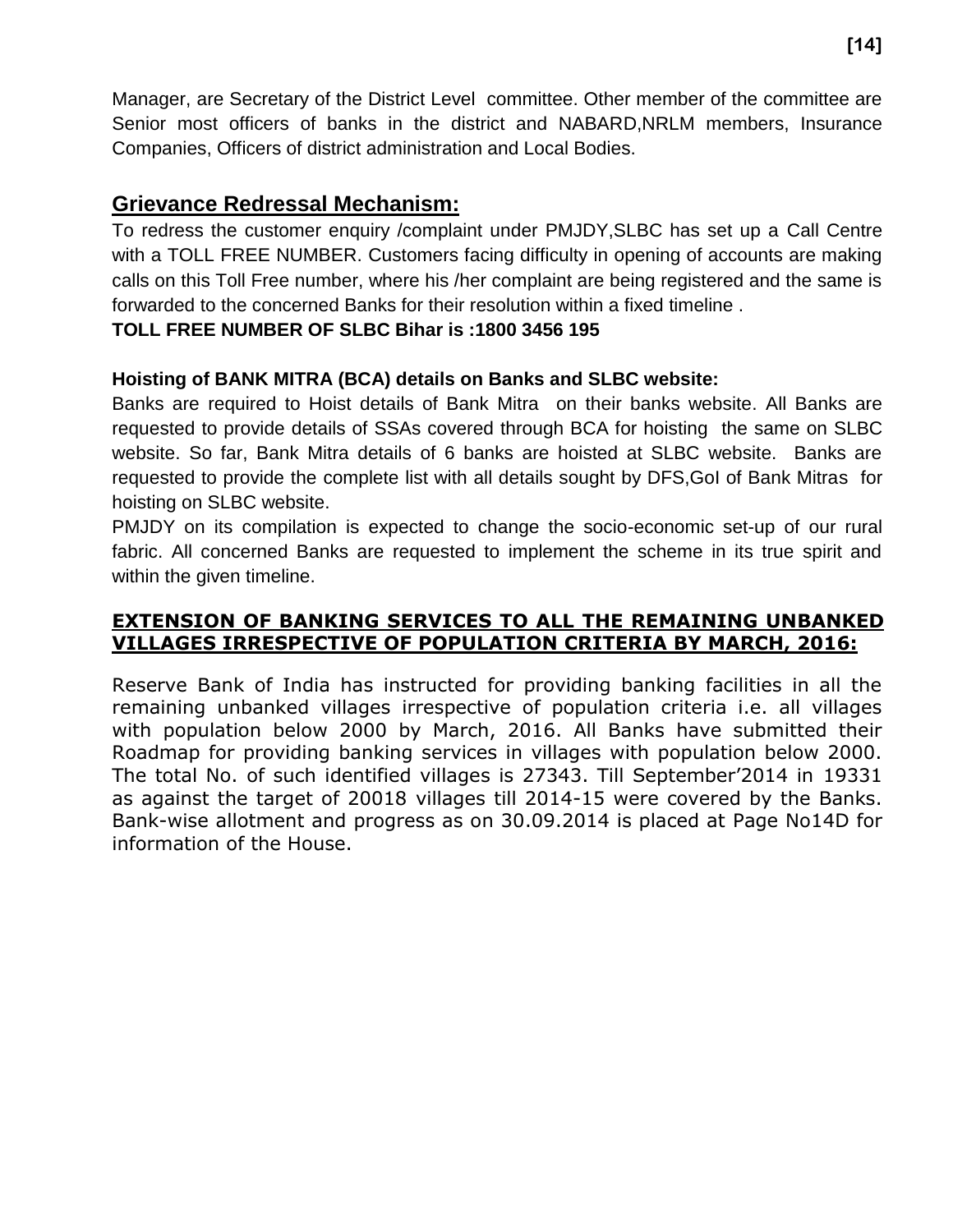# AGENDA-VIII

## **GOVT. SPONSORED SCHEMES/ PROGRAMMES**

#### **(A) PRIME MINISTER'S EMPLOYMENT GENERATION PROGRAMME (PMEGP**)

Against the physical target of 7648 projects, Banks have sanctioned 166 projects amounting to Rs. 4.61 Cr during the half year ending Sept'2014. The information on loan sanctioned & disbursed by Banks is provided at Page No. 15A of the Agenda Book for information of the House. Adequate applications have now reached the Branches and all Banks are requested to give desired thrust towards financing under PMEGP and make efforts towards achievement of their annual target.

## **(B) NATIONAL URBAN LIVELIHOOD MISSION (NULM)-SELF EMPLOYMENT PROGRAMME**

Urban SHGs are to be provided financial support under the National Urban Livelihood Mission (NULM) and the target in this regard has been given to the state by Govt. of India. In 42 Urban Local Bodies (ULBs) the state has been given target for financing under Self Employment Program (SEP), Social Mobilization & Institution Development (SM&ID) and Support to Urban Street Vendors (SUSV).

As allocation of wards has been done among the banks, the applications pertaining to a specific ward should be disposed by the bank/bank branch which has responsibility of the ward.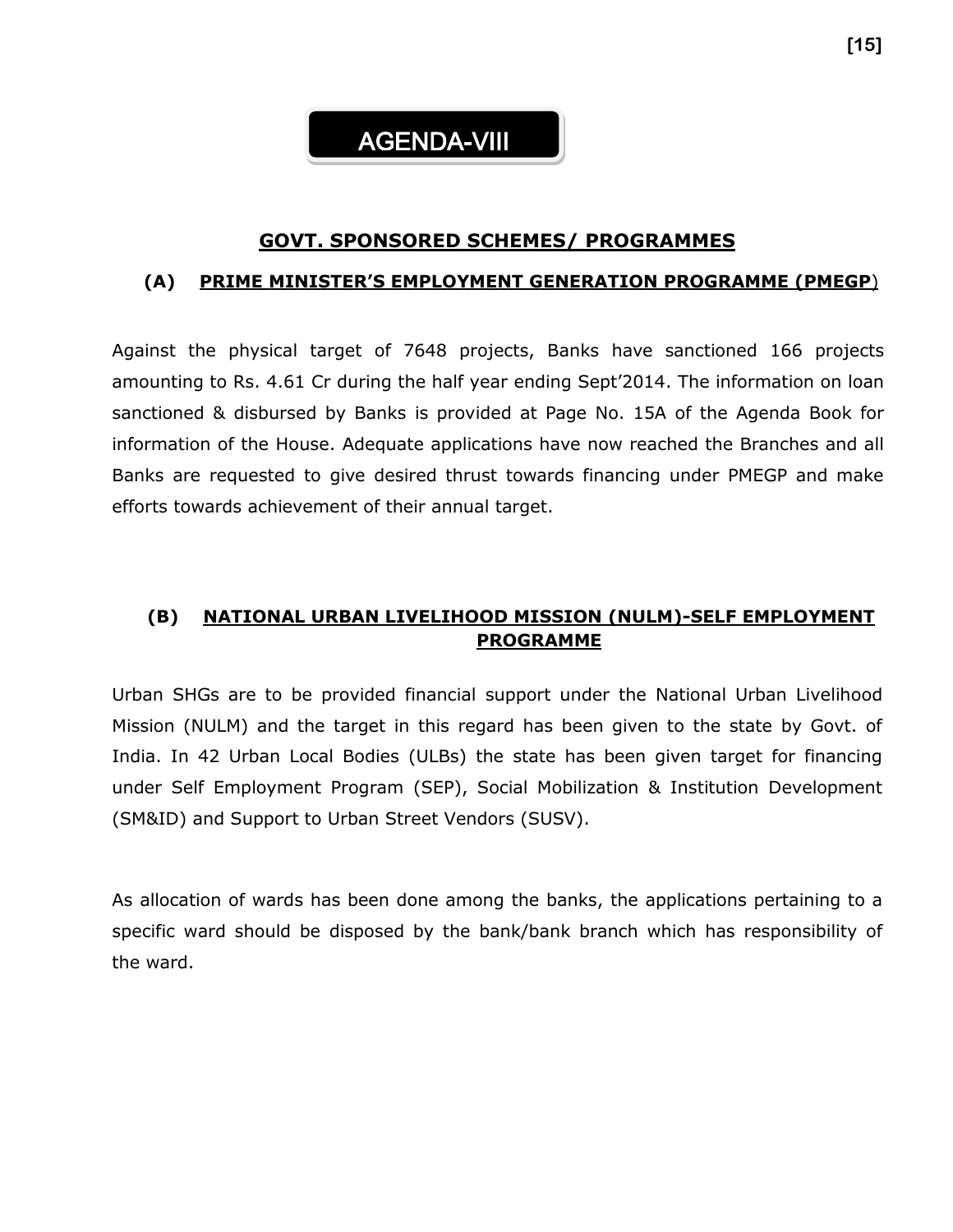AGENDA-IX

#### **FINANCE TO SELF HELP GROUPS (SHGs)**

SHGs play a very crucial and effective role in providing timely and adequate credit and other financial services to the vulnerable and weaker sections resulting in overall economic development of the society and Banks play a facilitating role through credit linkages to them. Banks have opened savings bank account of 41723 SHGs and have credit-linked 30422 SHGs up to the half year ending of the financial year 2014-15, with total Bank-finance of Rs. 159.50 Crore, whereas during the corresponding period last year only 19195 account were credit linked, with total bank finance if Rs. 114.04 crores. Bank & district wise SHG savings and credit-linkage, on the basis of data provided by BRLPS & WDC, up to the half year ending of financial year 2014-15 is furnished on Page 16A to 16B.

The target for savings linkage of 150000 SHGs and Credit linkage of 1,00,000 SHGs has been distributed among Banks for achievement during the current Financial year. Banks need to pay more attention towards bank & credit linkage of SHGs and work in tandem with JEEVIKA to achieve the desired level of growth in this hugely potential business segment. On 23rd August'2014 & 23rd September'2014 camps were organised in many districts for providing credit to the SHGs. The district wise performance of the camp organised by JEEVIKA is placed at page no 16C to 16D.

In the  $48<sup>TH</sup>$  SLBC meeting dated 27.05.2014, uniform Savings Linkage and Credit Linkage format for first dose of financing to SHGs was adopted by the House.This common format has been circulated among the banks and is also uploaded on the SLBC website. In the 22<sup>nd</sup> SLBC sub-committee on SHGs and RSETI held on 25.06.2014, all banks were requested to arrange for printing of only new formats after exhaustion of the current stock.

The Reserve Bank of India has already advised the detailed guidelines for operationalisation of the Interest Subvention Scheme under NRLM for SHG credit. All Banks are requested to provide the stipulated interest- subvention to all eligible SHG accounts.

#### **JOINT LIABILITY GROUP**

Against the yearly target of 50,000 units, Banks have sanctioned 21500 number of JLGs amounting to Rs. 178.12 Crores during the first half year of the F.Y. 2014-15. The RRBs have performed much better than the Commercial Banks in this regard. As SHG & JLG are important tools to reach the so far financially excluded rural people, all Banks are requested to enhance financing under these schemes during F.Y. 2014-15.

The Bank-wise performance under JLG is placed at Page No 16E for information of the House.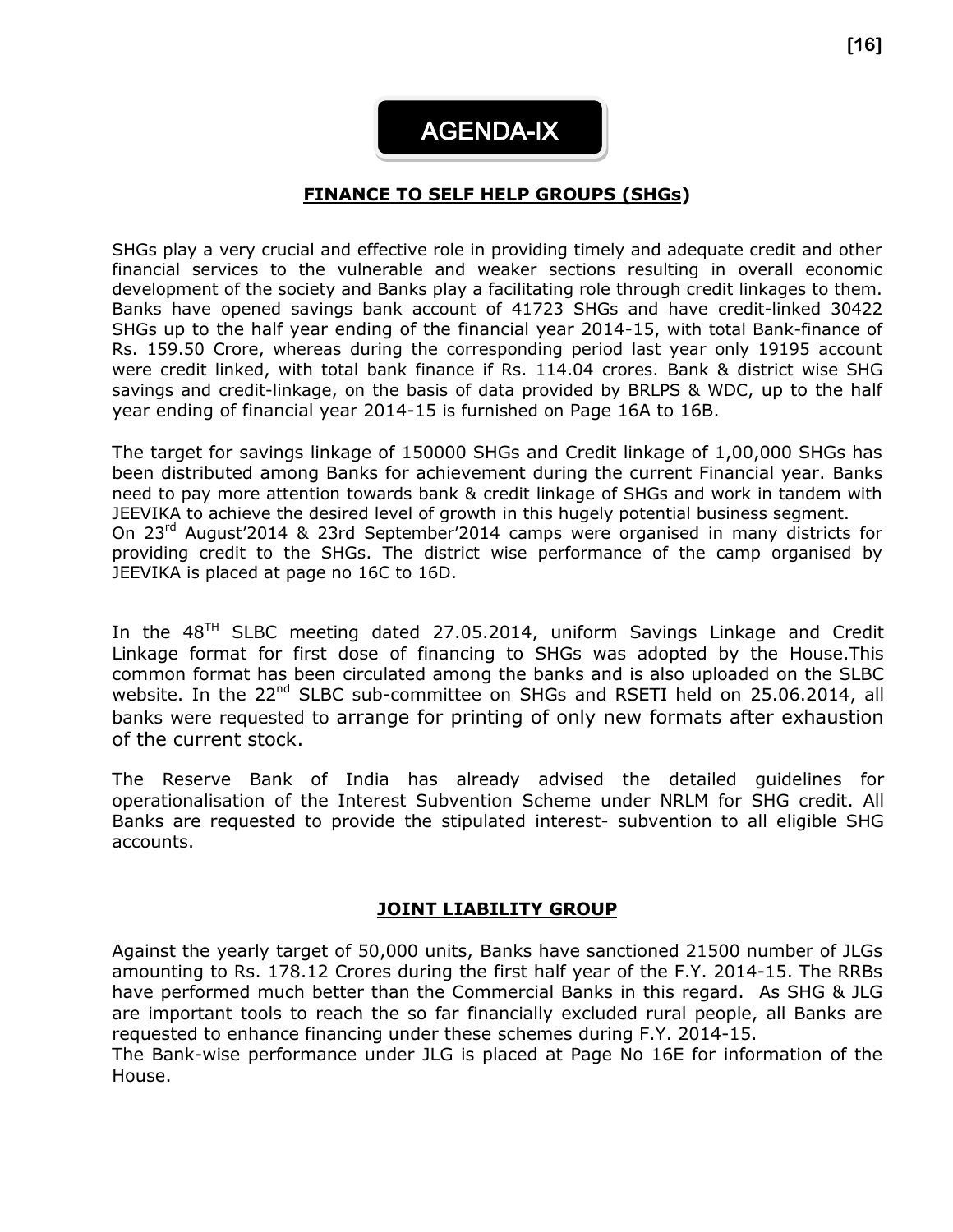

## **KISAN CREDIT CARD (KCC)**

#### **REVIEW OF PROGRESS AS ON 30.09.2014**

A summarised statement of Kisan Credit Cards issued by Commercial Banks, RRBs and Co-operative Banks, vis-à-vis their respective targets, during the  $1<sup>st</sup>$  half of FY 2014-15 is given below:

|                   | Target (No.) | <b>Sanctioned (No.)</b> | $\frac{1}{2}$      |              |            |
|-------------------|--------------|-------------------------|--------------------|--------------|------------|
| <b>Banks</b>      |              |                         | <b>Achievement</b> |              |            |
|                   | <b>New</b>   | <b>New</b>              | <b>Renewal</b>     | <b>TOTAL</b> | <b>New</b> |
| Comm. Banks       | 903944       | 287814                  | 253064             | 540878       | 31.84      |
| <b>RRBs</b>       | 537590       | 135292                  | 635093             | 770385       | 25.17      |
| <b>TOTAL</b>      | 1441534      | 423106                  | 888157             | 1311263      | 29.35      |
| Co-op. Banks      | 58466        | 8606                    | 83253              | 91859        | 14.72      |
| <b>GRANDTOTAL</b> | 1500000      | 431712                  | 971410             | 1403122      | 28.78      |

It is evident from the above Table that Banks operating in the state have sanctioned loans to a total of 1403122 beneficiaries (New-431712 & Renewal-971410) under KCC amounting to Rs. 10939.26 Crore during the FY 2014-15 while during the same period last year, only 1276900 beneficiaries were extended loans under KCC, the amount involved being Rs.8001.95 Crore.

Thus, Y-o-Y growth of 10% and 37% has been witnessed in terms of no. of KCCs issued and amount of finance extended, respectively. Bank-wise & District-wise performance is furnished on Page No. 18A & 18B.

For giving further boost to the KCC Loan in the state, two KCC Loan camps were organised at all the blocks by the State Government on  $27<sup>th</sup>$  August &  $24<sup>th</sup>$  September Data with respect to the No. of applications received and disposal in the camps is placed at page no.18C of the Agenda Book.

#### **PROVIDING KCC TO ALL ELIGIBLE AND NON-DEFAULTER FARMERs**

In the light of the directives issued by the Ministry of Finance, Government of India, Kisan Credit Card is to be provided to all eligible and non-defaulter farmers. Modified Common Application Form, format of affidavit (for loan upto Rs. 50,000) and Checklist for KCC loan has been provided to the Agri Department, GoB with a request to circulate the same down the line to facilitate generation of loan applications from all eligible farmers. The Agriculture Department, GoB has been requested to provide village-wise list of eligible farmers to Banks, to enable them to extend credit facility to all such farmers.

The Revenue & Land Reforms Department, GOB is requested to arrange for timely issuance of the LPCs complete in all respect on the new formats, by the Revenue Authorities at the Circle level.

#### **Private Sector Banks not doing Crop loans.**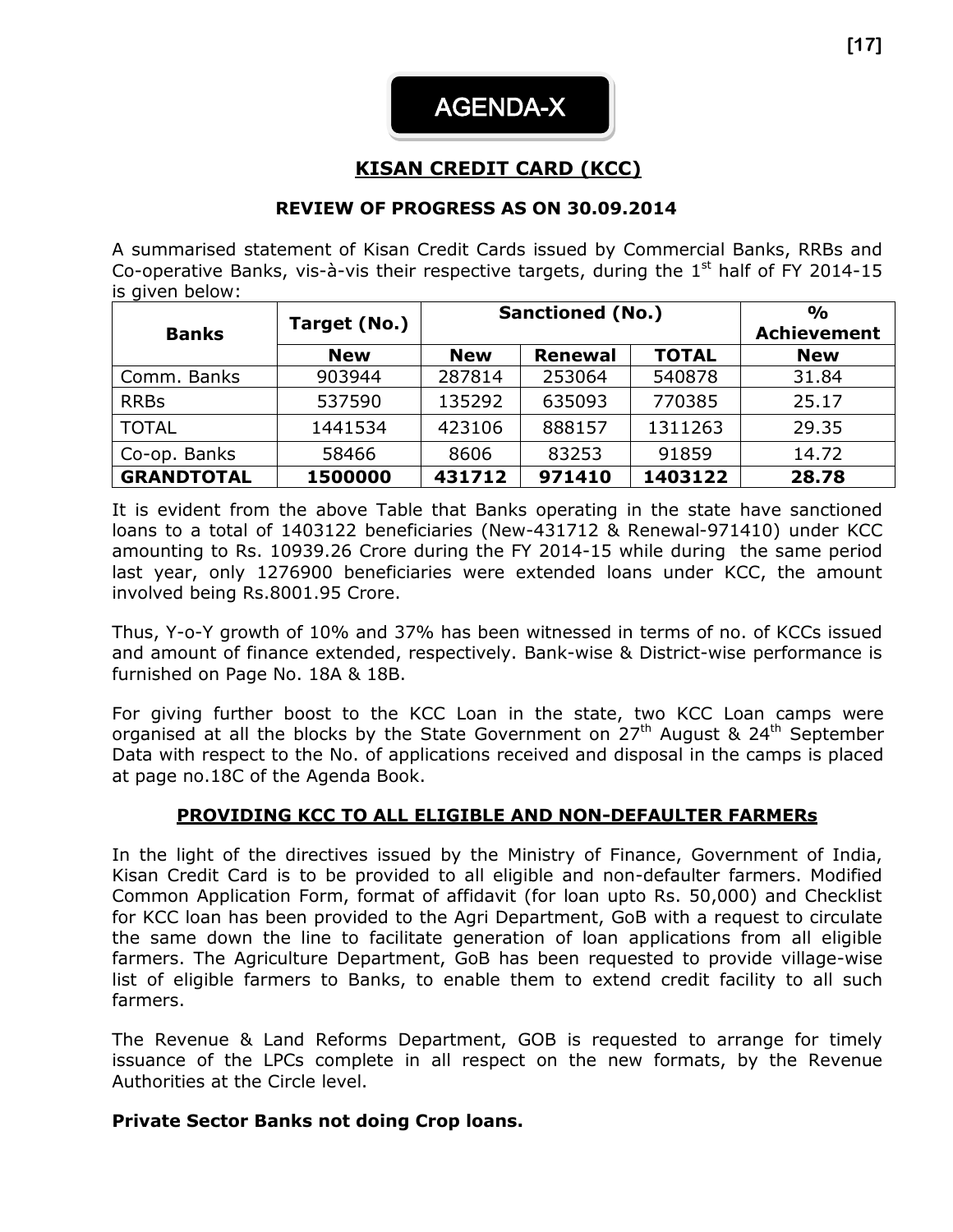## **ISSUANCE OF ATM CARDS TO KCC HOLDERS**

As per RBI instructions, all KCC borrowers are to be issued ATM cum Debit Cards. The Bank-wise information on ATM Cards issued to KCC borrowers is placed at Page No 18D of the Agenda Book for information of the House. All Banks are requested to ensure that ATM cards are issued to all eligible KCC borrowers both at the time of new sanction as well as renewal of KCC.

## **CROP INSURANCE SCHEME**

As per information received from Patna Regional Office of Agriculture Insurance Company of India Ltd, 891756 farmers have been covered under WBCIS Kharif 2014, 391249 farmers have been extended the benefit of crop insurance coverage under MNAIS Kharif 2014. Thus, a total of 1283005 farmers have been provided the crop insurance cover, the sum insured being Rs. 2385.33 Crores and the area covered being 1326622.93 hectares by Agriculture Insurance Company of India Ltd. The information on crop insurance received from three insurance companies are as under:

| <b>NAME OF</b><br>THE INSURANCE COMPANY                     | <b>NO. OF FARMERS</b><br><b>WHOSE CROPS</b><br><b>INSURED</b> | <b>AREA</b><br>(IN HA.) | <b>SUM</b><br><b>INSURED</b><br>(INCR) |
|-------------------------------------------------------------|---------------------------------------------------------------|-------------------------|----------------------------------------|
| <b>Agriculture Insurance Company Of</b><br><b>India Ltd</b> | 1283005                                                       | 1326622.93              | 2385.33                                |
| <b>Chola Mandalam</b>                                       | 346759                                                        | 53227.57                | 39.25                                  |
| <b>SBI General Insurance</b>                                | 96145                                                         | 76917                   | 173.06                                 |
| <b>TOTAL</b>                                                | 1725909                                                       | 1456767.50              | 2597.64                                |

Thus, as per information received from the above said 3 insurance companies, a total of 1725909 farmers have been provided crop insurance cover, the sum insured being Rs. 2597.64 Crores and the area covered being 1456767.50 hectares.

Controlling Head of all banks operating in the State have been requested to instruct their operating functionaries to ensure to cover all the crop loans under crop insurance and the claims of agriculture crop insurance should be credited into the beneficiary's account within 15 days of receipt of claim and no interest should be charged in the loan account of borrowers on the claim amount, for the period beyond 15 days of receipt of claim till the date of credit. In case of interest being applied on the claim amount credited with delay beyond 15 days, it should be refunded to the beneficiaries. Controlling Head of all banks operating in the State have also been requested to instruct their operating functionaries to ensure submission of statement of crop insurance at monthly intervals to the Insurance Companies. It should also be ensured that the statement so submitted is complete in all respects.

The position of insurance as advised by Agriculture Insurance Company of India Ltd, M/s Chola Madalam and SBI General Insurance co. Ltd. is furnished on Page- 18E to 18H.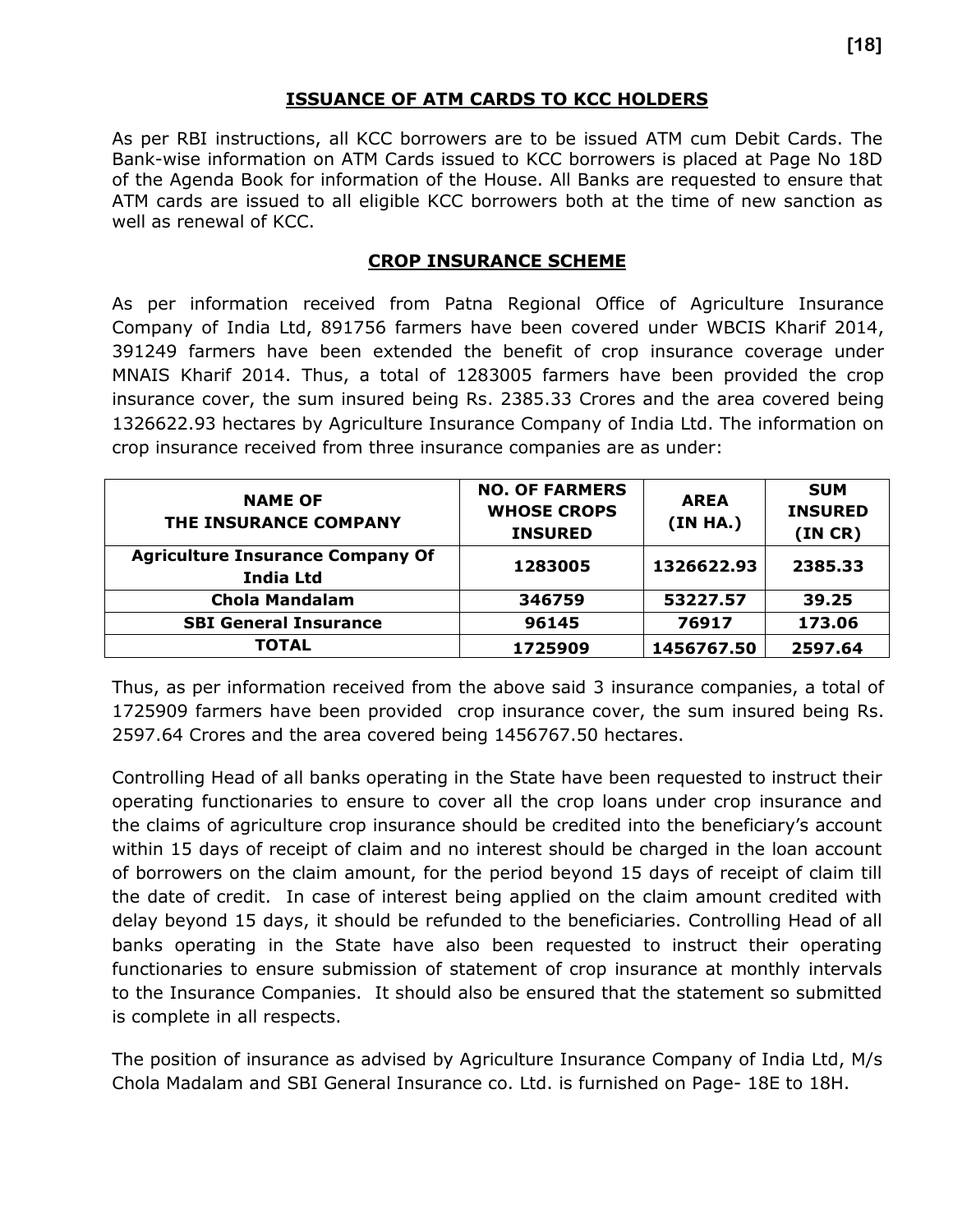

#### **DAIRY, FISHERY & POULTRY**   $\overline{\phantom{a}}$

Banks have sanctioned loans amounting to Rs 224.55 Crore to 15914 beneficiaries under various Dairy schemes, Rs. 17.65 Crore to 1816 beneficiaries under Fishery schemes and Rs. 52.89 Crore to 736 beneficiaries under Poultry schemes up to the half year of FY 2014-15. Bank wise performance is furnished on page no. 19A to 19C.

The issue of non-receipt of subsidy in the accounts of dairy borrowers, due to nonsigning of forwarding letter by the District Animal Husbandry officer has been raised by LDMs. The State Govt. is requested to streamline the system of release of subsidy in the accounts of dairy borrowers, as non-receipt of subsidy in loans disbursed during 2013- 14 is coming in the way of fresh disbursement under the scheme. IDBI bank is the only implementing bank of the Fishery Scheme of the State Govt. The State Govt. is requested to include other banks also for implementing the Fishery scheme in the state so that performance under fishery improves.

#### **FARM MECHANISATION**

Against the financial target of Rs.2221.87 Crore for the year 2014-15, Banks have sanctioned loans amounting to Rs. 367.46 Crore to 12544 farmers for purchasing farm equipments. While during the same period last year Banks could sanction loans amounting to Rs 228.51 Crore to 7111 farmers, registering Y-o-Y growth of 61% in terms of amount sanctioned. Bank-wise target and performance is furnished on Page no. 19D for information.

Controlling head of all Banks are requested to advise their branches to initiate requisite measures so that the target set under the scheme is achieved.

#### **ADVANCES GRANTED TO UNITS PROVIDING STORAGE FACILITY**

Banks have sanctioned loans amounting to Rs. 34.26 Crore to 100 farmers for storage facility during the financial year 2014-15. All banks are requested to pay more attention towards financing under the scheme as there is a huge demand for storage facility.

Bank- wise target and performance is furnished on Page No. 19E for information.

#### **AGRICULTURE TERM LOAN (ATL**)

Against the financial target of Rs.10343.96 Crore for the year 2014-15, Banks have sanctioned loans amounting to Rs. 7021.23 Crore to 294522 farmers.

Bank-wise target and performance is furnished on Page no. 19F for information.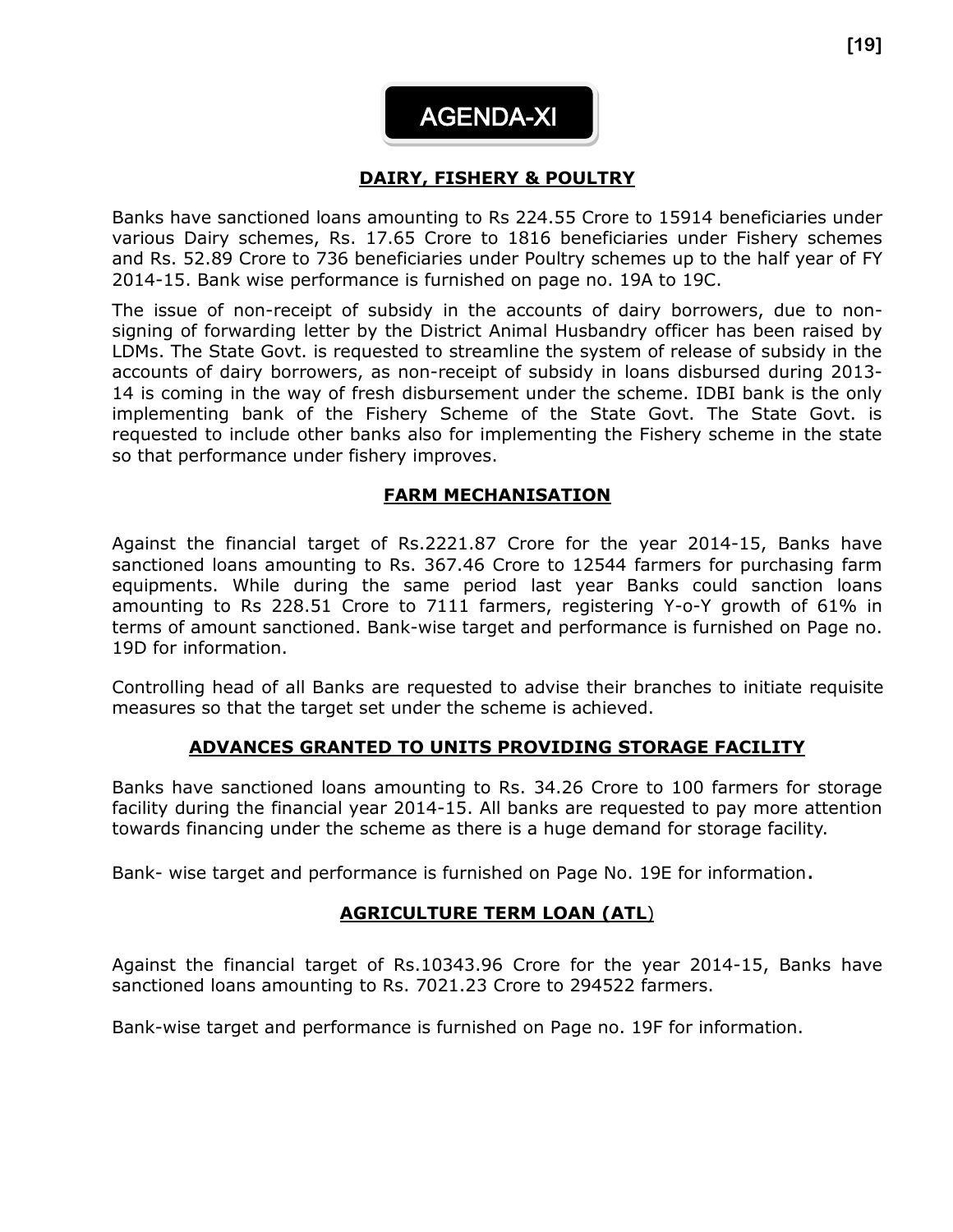# **CD RATIO (As on 30.09.2014)**

|                              |                 |                 | (Rs. in Crore)  |
|------------------------------|-----------------|-----------------|-----------------|
| <b>Bank</b>                  | <b>Deposits</b> | <b>Advances</b> | <b>CD</b> ratio |
| Comm. Banks                  | 170504          | 66729           | 39.14           |
| Co-op. Banks                 | 1874            | 995             | 53.10           |
| <b>RRBs</b>                  | 19449           | 10430           | 53.63           |
| Total                        | 191828          | 78155           | 40.74           |
| <b>RIDF</b>                  |                 | 3927            |                 |
| Total (Advances +RIDF)       | 191828          | 82082           | 42.79           |
| Investment                   |                 | 5657            |                 |
| Grand Total (Adv.+RIDF+Inv.) | 191828          | 87739           | 45.74           |

As at the end of Sept'2014, CD Ratio of the state stood at 42.79% which shows an increase of 227 basis points as compared to Sept, 2013. The incremental CD ratio for the period under review is 60.26%. Due to large amount of advances written off every year, CD Ratio has also been adversely affected. If write-off to the tune of Rs.114.28 Crores had not taken place during the period, the CD ratio of the State would have increased by 6 bps. The CD ratio of the State would have improved further by 273 basis point, had the State Government utilised the total amount of Rs.9159.71 Crore (as on 30.09.2014), sanctioned under RIDF. As on  $30<sup>th</sup>$  Sept, 2014 only 43% of the amount sanctioned was utilised by the Government of Bihar.

Munger (24.80%) and Siwan (23.10%) are the only two districts in the state having less than 25% CD ratio as on 30.09.2014. Controlling Head of Banks having lead responsibility in these districts are requested to instruct the respective LDMs to coordinate with all Banks operating in the district and intensify efforts for improving CD ratio in the district.

Bank-wise and district-wise details are furnished on Page no. 23A to 23D.

It is pertinent to mention here that an amount of Rs.7881.86 Crores have been financed to units functioning in Bihar by SBI, PNB, Union Bank of India, Allahabad Bank, Corporation Bank, Indian Overseas Bank, Punjab & Sind Bank, State Bank of Bikaner & Jaipur, Federal Bank and Axis Bank by their branches operating outside the State and the amount has been taken into account for calculating the CD ratio as per guidelines issued by the Reserve Bank of India vide its circular No.- RPCD.LBS.BC.No.47/02.13.03/2005-06 dated 9th November 2005.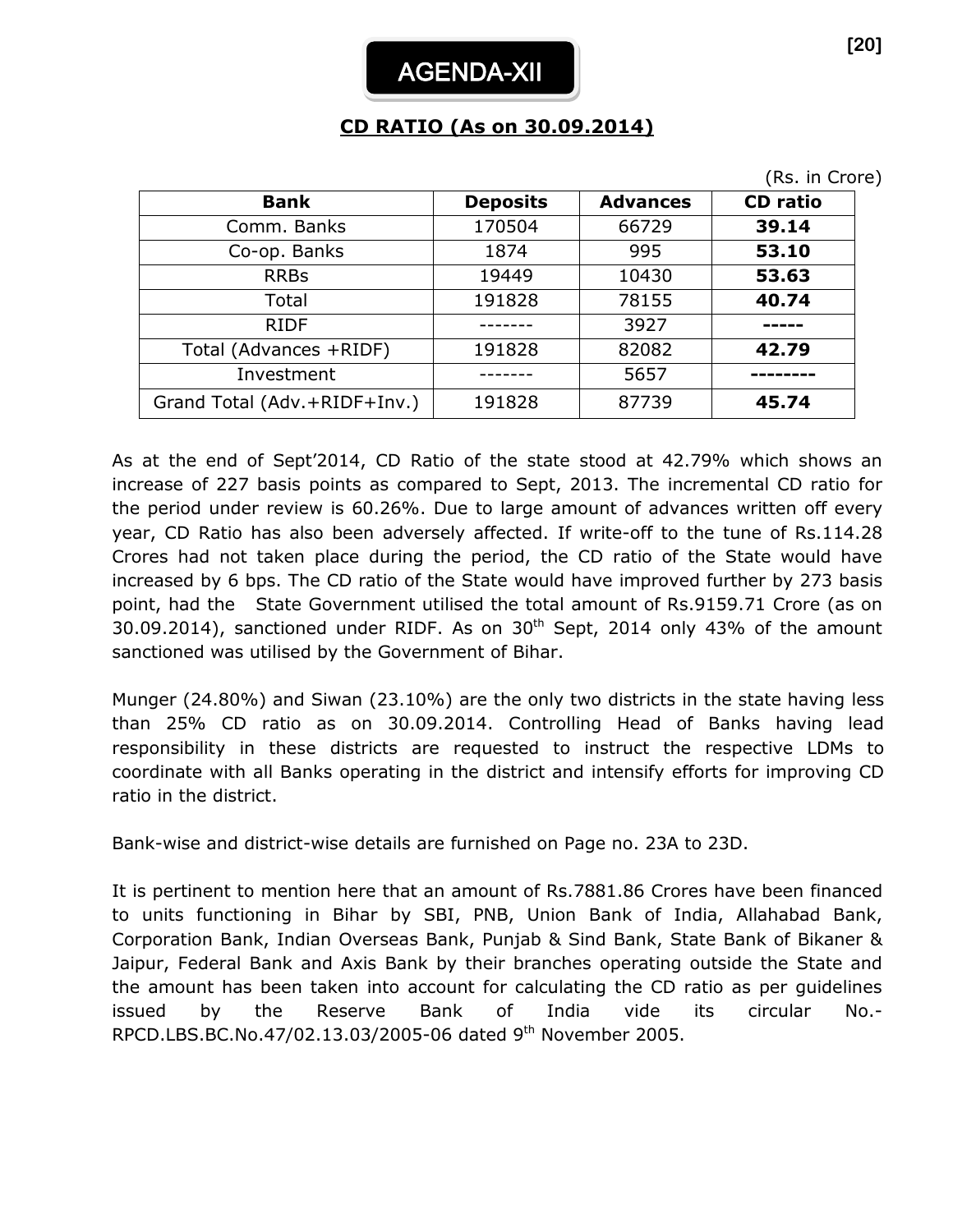| <b>Amt. In Crore</b>    | Sept'13 | Sept'14 |
|-------------------------|---------|---------|
| Deposits                | 169772  | 191828  |
| Advances including RIDF | 68791   | 82082   |
| <b>Incremental CDR</b>  |         | 60.26%  |

#### **INCREMENTAL CD RATIO AS ON 30.09.2014**

## **RECOVERY**

| A summary of the recovery data (as on 30.09.2014) is given below. | (Rs.in Crore)        |                         |                   |
|-------------------------------------------------------------------|----------------------|-------------------------|-------------------|
| <b>Bank</b>                                                       | <b>Demand raised</b> | <b>Amount recovered</b> | <b>Recovery %</b> |
| Comm. Banks                                                       | 19420                | 11229                   | 57.83             |
| Co-op. Banks                                                      | 712                  | 203                     | 28.55             |
| <b>RRBs</b>                                                       | 4696                 | 4209                    | 89.63             |
| Total                                                             | 24828                | 15641                   | 63.00             |

Recovery percentage is at 63.00% of the total demand raised by Banks as on  $30<sup>th</sup>$  Sept, 2014. The recovery position needs improvement to drive the financing by Banks in the State. While the Banks are following up with the borrowers for recovery of their dues, the State government is requested to help the Banks in their efforts. A better recovery culture will act as an incentive for Banks to lend more.

Bank-wise position of recovery as on 30.09.2014 is furnished on Page No. 23E.

With regard to disposal of top ten certificate cases of the districts, the progress has not been very encouraging. The State Government is requested to sensitize the functionaries at district level to give adequate attention towards disposal of certificate cases, execution of Possession Notice under SARFAESI Act and action against big defaulters of the district so that Banks may recover their dues from the defaulters. In the first Sub-Committee meeting of SLBC on Industries held on 30.10.2013, it was decided that monthly meeting should be conducted by SDC (Banking) in each district on Recovery & Certificate Case related issues of Banks. The State Govt. is requested to suitably instruct the district authorities to hold the said meeting in all Districts on regular basis & all recovery related issues of Banks are discussed therein.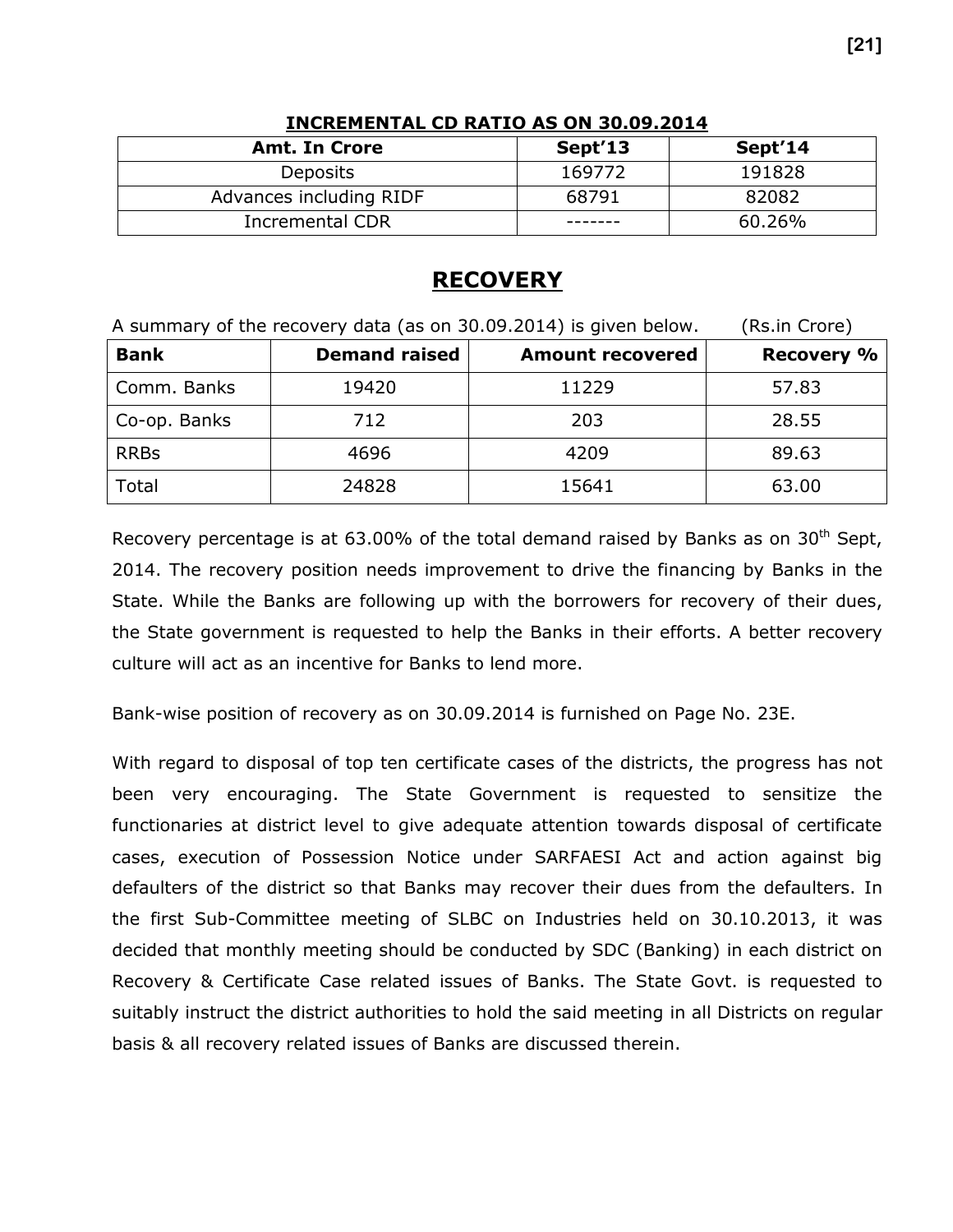#### **NPAs & WRITE-OFF**

As on 30.09.2014, overall position of NPAs and the amount of loans written off is as under:

(Rs. in Crore)

| <b>Banks</b> | <b>Total</b> | <b>Total</b> | $%$ of     | Amt.        |  |
|--------------|--------------|--------------|------------|-------------|--|
|              | Adv.         | <b>NPA</b>   | <b>NPA</b> | written-off |  |
| Comm. Banks  | 58847        | 4112         | 6.99       | 114         |  |
| Co-op. Banks | 995          | 258          | 25.88      |             |  |
| <b>RRBs</b>  | 10430        | 551          | 5.28       |             |  |
| <b>Total</b> | 70272        | 4921         | 7.00       | 114         |  |

NPA of Banks at 7.00% is a matter of great concern. All steps should be taken for bringing the NPA level below 3%.

Amount Written off and Segment-wise details of NPA amount is furnished on Page No. 23F for discussion and review by the House.

#### **CERTIFICATE CASES & DISPOSAL OF TOP 10 CASES**

As on 30.09.2014, overall position of Certificate Cases filed by all Banks is furnished below:

| <b>Banks</b> | <b>Total Cases</b><br>(No.) As on<br>30.06.2014 | <b>Total</b><br>Cases<br>(Amount)<br>As on<br>30.06.2014 | Cases<br>filed<br>(No.)<br>(During<br>the<br>quarter) | Cases<br>filed<br>(Amount)<br>(During<br>the<br>quarter) | Cases<br>disposed<br>of $(No.)$<br>(During<br>the<br>quarter) | Cases<br>disposed<br>оf<br>(Amount)<br>(During<br>the<br>quarter) | Pending<br>Cases (No.)<br>As on<br>30.09.2014 | Pending<br>Cases<br>(Amount)<br>As on<br>30.09.2014 |
|--------------|-------------------------------------------------|----------------------------------------------------------|-------------------------------------------------------|----------------------------------------------------------|---------------------------------------------------------------|-------------------------------------------------------------------|-----------------------------------------------|-----------------------------------------------------|
| Comm         | 335454                                          | 1687.10                                                  | 2601                                                  | 36.83                                                    | 1060                                                          | 3.93                                                              | 336995                                        | 1720.00                                             |
| $Co$ -op     | 34674                                           | 72.00                                                    | 0                                                     | 0                                                        | 60                                                            | 1.88                                                              | 34614                                         | 70.12                                               |
| <b>RRBs</b>  | 30727                                           | 19.10                                                    | 20                                                    | 0.65                                                     | 8                                                             | 0.06                                                              | 30739                                         | 19.69                                               |
| Total        | 400855                                          | 1778.20                                                  | 2621                                                  | 37.48                                                    | 1128                                                          | 5.87                                                              | 402348                                        | 1809.81                                             |

It is evident from the above Table that during the second quarter of FY 2014-15, 2621 cases were filed and 1128 cases were disposed off and 402348 cases involving Rs. 1809.81 Crore are pending at different stages. A disturbing trend in this data is that the disposal rate of certificate cases is much slower than the fresh cases filed, which results in increasing the no. and amount of pending cases in each quarter. This large amount of bad loans, if recovered and recycled, can further enhance disbursements by Banks. The list containing details of top 10 Certificate Cases of each district has been provided to the SDC-Banking of the respective districts for effecting recovery in these cases. However, very meagre recovery has been made in these accounts despite regular follow

(Rs. in Crore)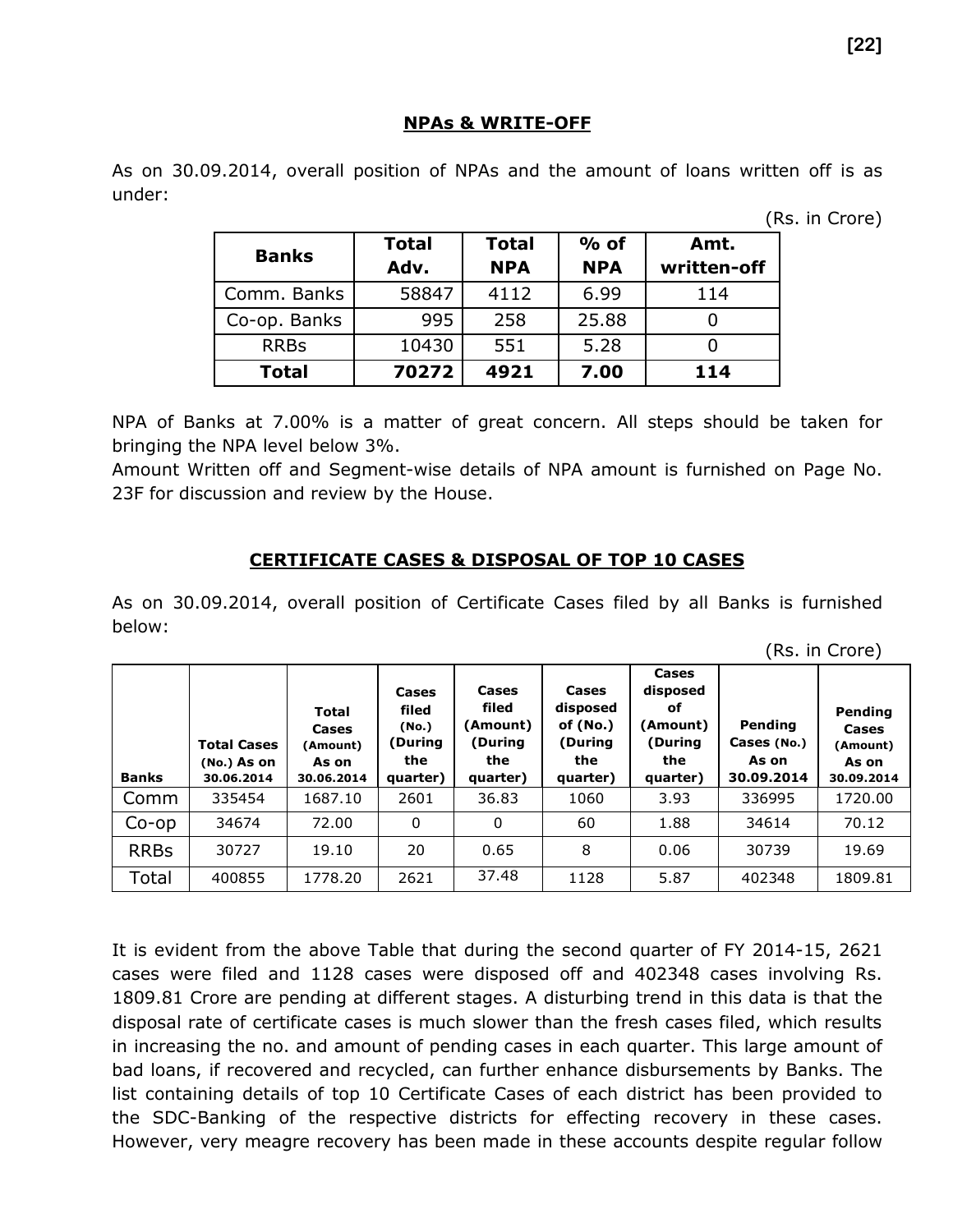up by Banks at the district level. The State Government is requested to instruct the district-administration of all districts to initiate requisite steps at their end for early disposal of the top 10 Certificate Cases. At the same time, Block-level recovery camps on the lines of credit camp, need to be organised which will help Banks in improving their asset quality besides conveying a message to the borrowers, for timely repayment of loans.

Bank-wise no. of certificate cases pending with amount is furnished on Page No. 23G.

## **PRIORITY SECTOR LENDING**

As on 30.09.2014, the Benchmark of 40% for Priority Sector advances has been achieved by majority of the Banks. The House may notice that the ratio of Priority Sector advances to total advances is as high as 71.01% in the State, which is well above the Benchmark. Bank-wise position is furnished on Page No. 23H & 23I.

#### **AGRI CREDIT**

At the State level, the ratio of Agri Credit to Total Advances stands at 40.40% as on 30.09.2014, against the national benchmark of 18%. However, a few Banks have failed to achieve the benchmark. Bank-wise position is furnished on Page No. 23H.

#### **DIFFERENTIAL RATE OF INTEREST (DRI)**

As on 30<sup>th</sup> Sept, 2014 the aggregate advances level under DRI Scheme stands at Rs. 69.65 Crore, which is 0.10 % of the total advances of Rs.66568.11Crore as on 31.03.2014.

A total of 1939 beneficiaries were provided loans amounting to Rs. 3.76 Crore under DRI Scheme during the period under review. Out of this, 104 beneficiaries were provided credit support of Rs. 0.22 Crore to complete their dwelling units under Indira Awas Yojana. Banks should provide more loans under the Scheme to the needy and eligible beneficiaries, and ensure maximum coverage of people belonging to SC/ST and women categories, apart from providing top-up Loans to the beneficiaries of Indira Awas Yojana. Also, Banks should step up financing to the rural artisans like carpenters, blacksmiths, washermen, cobblers etc. under the Scheme. Bank-wise position is furnished on Page No. 23I to 23J.

#### **WEAKER SECTION**

Total loan extended by Banks to the weaker section, as on  $30<sup>th</sup>$  Sept' 2014 was Rs. 19452.86 Crore out of the aggregate advances of Rs.70272.67 Crore i.e. 27.68% of the total advances, against the benchmark of 10%. Further, as percentage of Priority Sector Advances, the achievement comes to 38.98% which is much better than the Benchmark of 25%.

Bank-wise position is furnished on Page No. 23I.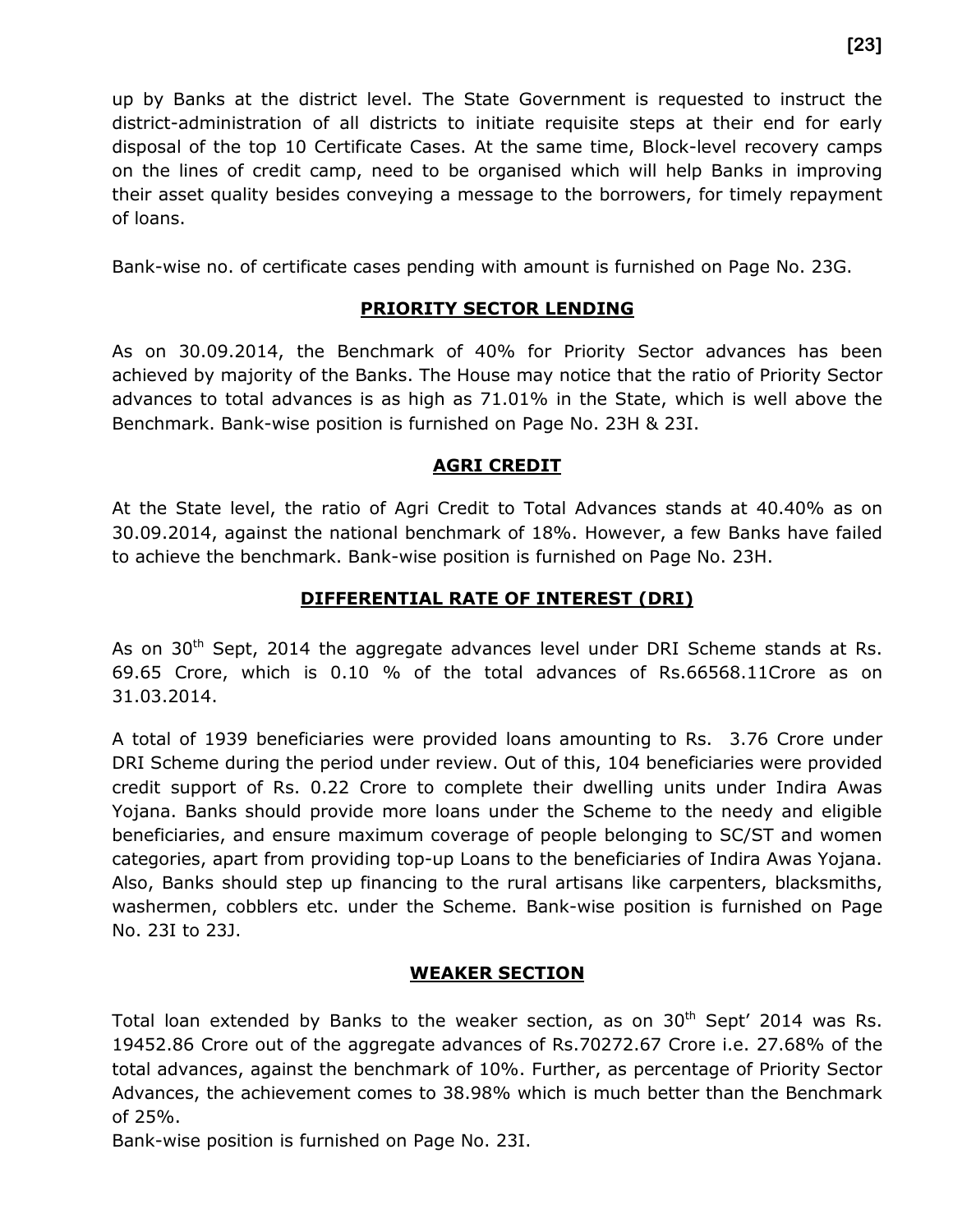# **AGENDA-XIII**

#### **OPENING OF NO-FRILL ACCOUNTs AND TRANSACTIONS DONE BY BCAs**

As per information received from Banks, a total of 4580328 No-Frill accounts were opened during the  $1<sup>st</sup>$  half of FY 2014-15. Thus, a total of 18304737 No-frill accounts have been opened till 30<sup>th</sup> Sept, 2014 since inception. Out of these, 13833337 accounts are operational.

Bank & District-wise details with respect to No Frill accounts opened and transactions carried out by BCAs is furnished on Page No. 24 A to 24D.

#### **EXTENDING MOBILE BANKING AND INTERNET BANKING FACILITY**

All Banks should extend mobile Banking and internet Banking facility to customers as these are not only cost-effective but also adds to customer-convenience. As per information received by SLBC, all Banks taken together have provided Mobile Banking facility to 2171252 customers whereas the facility of Internet Banking has been provided to 1402243 customers. Controlling Head of all Banks operating in the State are requested to bestow their attention and initiate requisite steps for extending these facilities to large no. of customers as it would facilitate the in service delivery of Banks.

Bank-wise information regarding Mobile Banking and Internet Banking facility provided is furnished on Page 24E.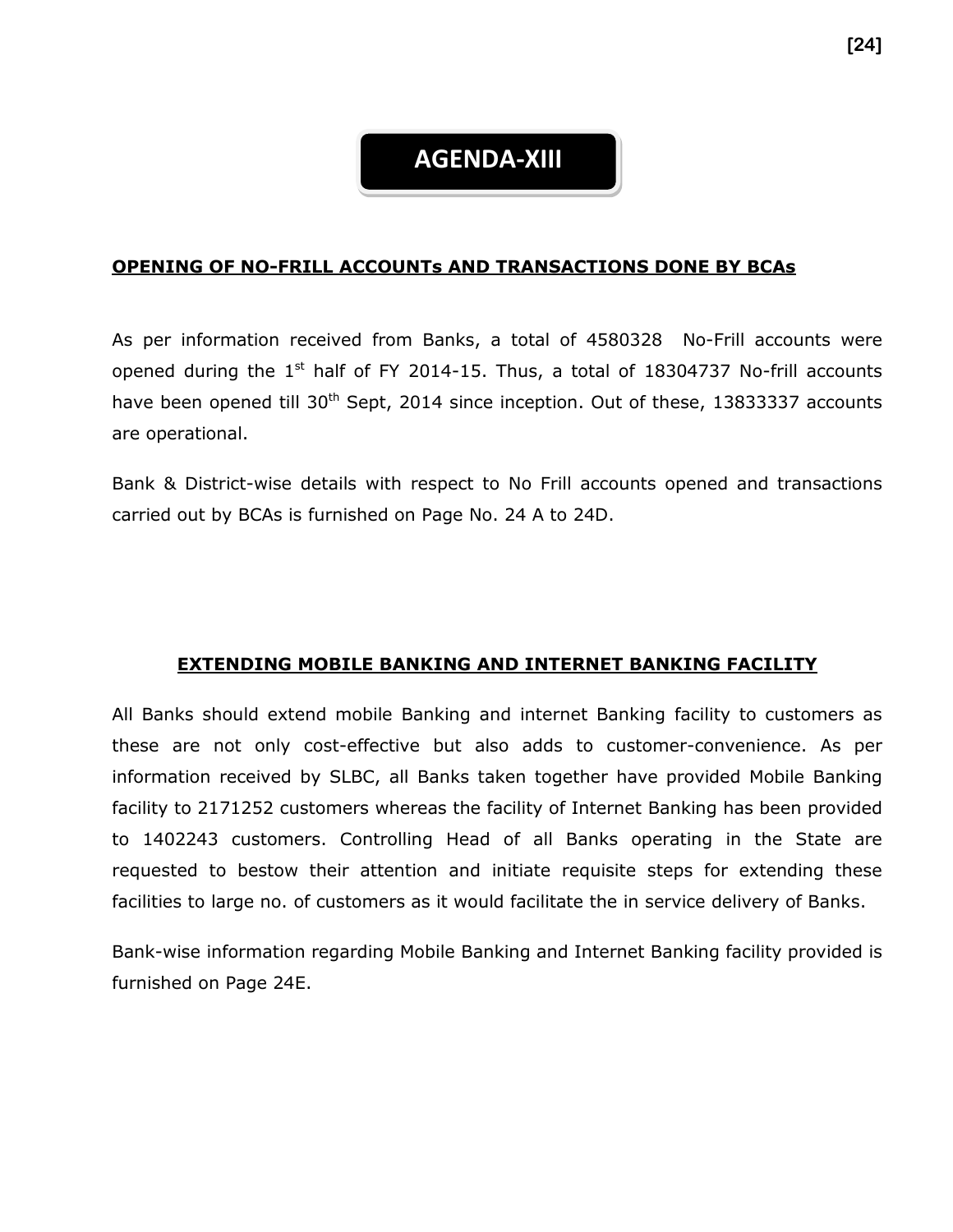## **IMPLEMENTATION OF FINANCIAL INCLUSION PLANS IN LWE AFFECTED DISTRICTS**

The Government of India is regularly reviewing the progress made in implementing Financial Inclusion in Left Wing Extremist (LWE) affected districts in the State of Bihar with a focus on development of Infrastructure, Credit availability, Advocacy, Livelihood development etc. There are 15 LWE affected districts in Bihar.

Banks operating in these districts are implementing financial inclusion plans on a priority basis for extending Banking facilities to these LWE affected areas. Credit extension by Banks in quarter ended September'2014 in these districts is furnished below, which shows improvement in all the districts, over the same period during the last Financial Year:

| SL.<br>No.     | <b>District</b> | <b>Disbursement</b><br>under ACP during<br>the Ist Half Year<br>ended 2014-15<br>(Rs. in Lakh) | <b>Disbursement</b><br>under ACP during<br>the Ist Half Year<br>ended 2013-14<br>(Rs. in Lakh) | Growth<br>(%) |
|----------------|-----------------|------------------------------------------------------------------------------------------------|------------------------------------------------------------------------------------------------|---------------|
| 1              | Arwal           | 17985                                                                                          | 13649                                                                                          | 31.77         |
| $\overline{2}$ | Aurangabad      | 75490                                                                                          | 65223                                                                                          | 15.74         |
| 3              | Bhojpur         | 90693                                                                                          | 67495                                                                                          | 34.37         |
| 4              | East Champaran  | 118303                                                                                         | 78332                                                                                          | 51.03         |
| 5              | Gaya            | 114791                                                                                         | 88212                                                                                          | 30.13         |
| 6              | Jamui           | 29426                                                                                          | 31872                                                                                          | $-7.67$       |
| 7              | Jehanabad       | 29802                                                                                          | 20352                                                                                          | 46.43         |
| 8              | Kaimur          | 72120                                                                                          | 50211                                                                                          | 43.63         |
| 9              | Munger          | 38224                                                                                          | 39596                                                                                          | $-3.46$       |
| 10             | <b>Nalanda</b>  | 66256                                                                                          | 54570                                                                                          | 21.41         |
| 11             | <b>Nawada</b>   | 37734                                                                                          | 30697                                                                                          | 22.92         |
| 12             | Patna           | 548597                                                                                         | 450684                                                                                         | 21.73         |
| 13             | Rohtas          | 104764                                                                                         | 79756                                                                                          | 31.36         |
| 14             | Sitamarhi       | 62714                                                                                          | 47631                                                                                          | 31.67         |
| 15             | West Champaran  | 116348                                                                                         | 80416                                                                                          | 44.68         |
|                | <b>TOTAL</b>    | 1523247                                                                                        | 1198696                                                                                        | 27.08         |

It is evident from the above that Banks have extended higher quantum of credit as compared to last year in the LWE affected districts except Munger and Jamui.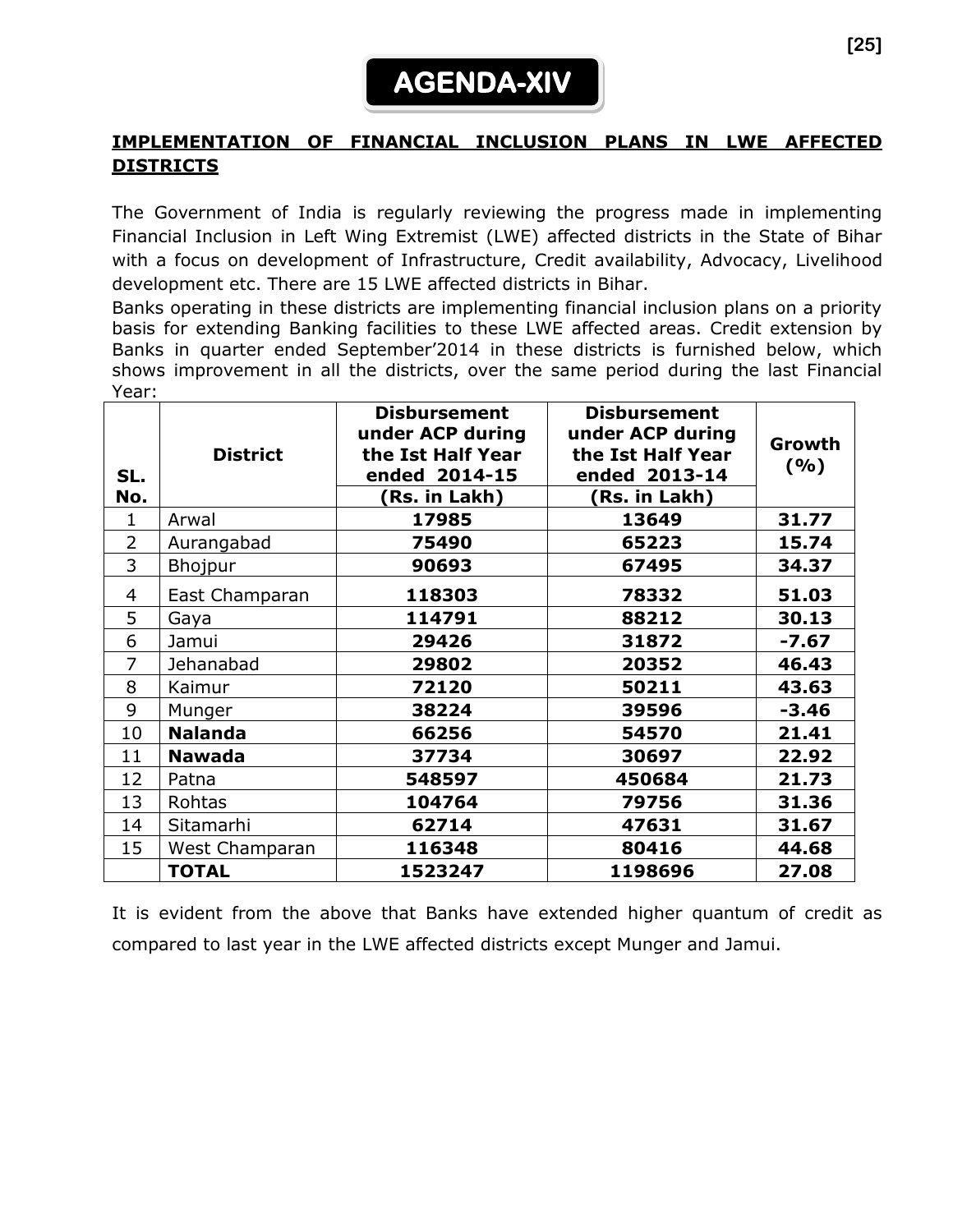# **AGENDA-XV**

## **INVESTIGATION OF CYBER FRAUD & COUNTERFEIT NOTES DETECTED BY BANKS**

A meeting of Public Sector Banks was held on  $17<sup>th</sup>$  August 2011 at Department of Financial Services, New Delhi regarding Status of Technology Adoption and Integration with the Banking Network. Concern was expressed in the meeting on the slow progress in investigation of Cyber fraud and counterfeit notes being detected by Banks. It was suggested that the issue should be taken up in the SLBC meeting and State Government may be requested to expedite the process of investigation of cyber fraud and other related issues by providing infrastructural support. Further, Controlling Head of all Banks operating in the State are requested to bring to the notice of the State Government occurrences of cyber fraud and detection of counterfeit notes so that appropriate steps may be initiated by the Government in this regard. At the State Head Quarter a separate wing has been established for speedy investigation and disposal of cases related to cyber crime.



#### **FUNCTIONING OF RURAL SELF EMPLOYMENT TRAINING INSTITUTEs (RSETIs)**

RSETIs are functional in all the 38 districts of the State. They are engaged in skill development of the unemployed youth for undertaking self employment venture/ wage employment. During the first half year of the financial year 344 training programmes have been organised and 8524 youth imparted training by the RSETIs. Altogether 76405 persons have been trained by the RSETIs in the State by organizing 2671 programmes since inception. The detailed information pertaining to RSETIs in the State is placed on Page No. 27A for information.

Controlling Head of all Banks operating in the State have been requested to arrange to issue instructions to all their branches to sponsor at least 5 trainees in a financial year to the RSETI functioning in the district and also to provide credit-linkage to at least 5 RSETI trained persons in a financial year. This will help the trained youth to start their own venture and also improve the grading of RSETIs as settlement of trainees is a key parameter for grading by GoI.

Under the PMEGP Scheme, the beneficiaries are to be provided training before loan is disbursed to them. The KVIC, KVIB & DIC are requested to utilise the Training facilities available at the RSETIs for PMEGP beneficiaries.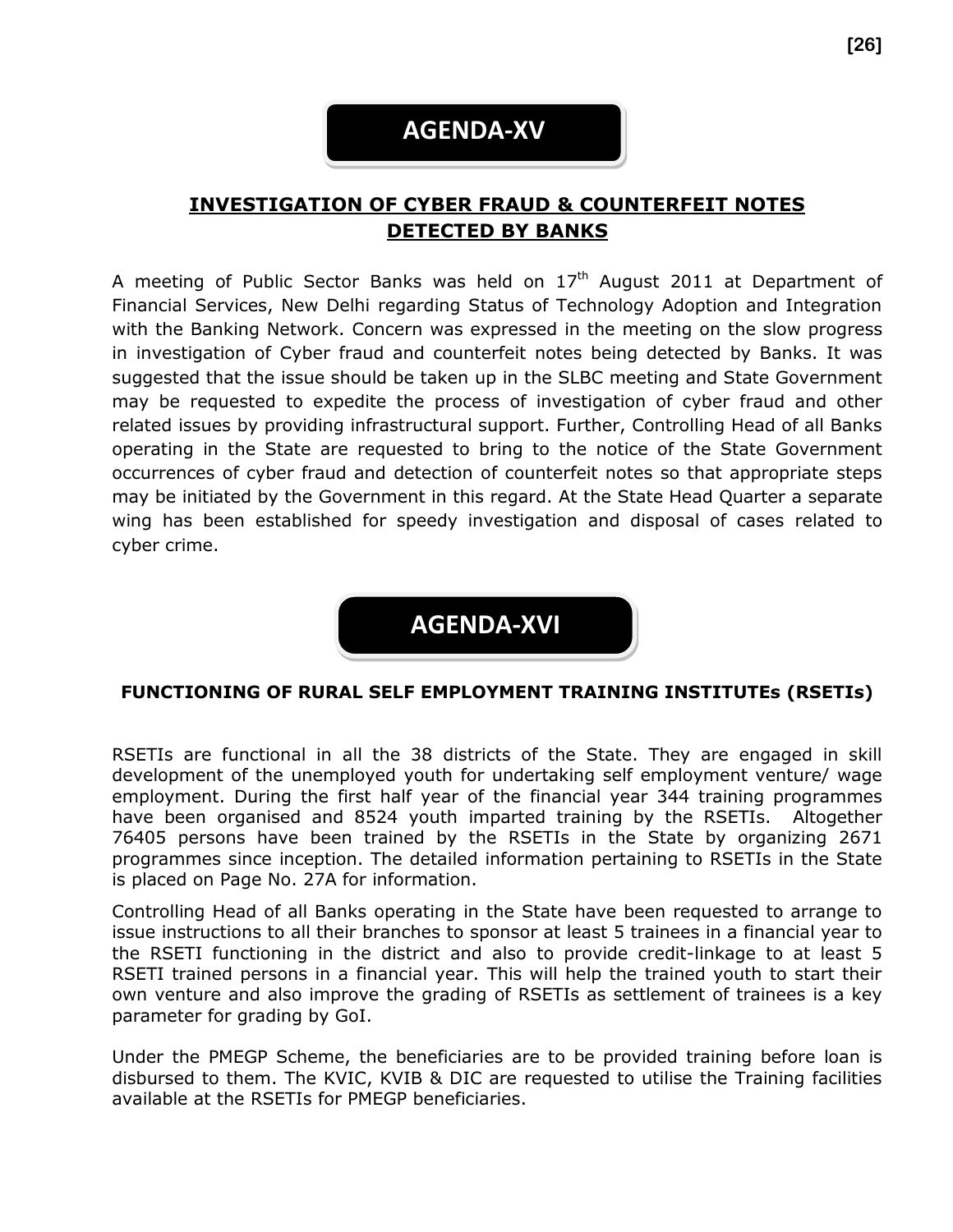#### **LAND ALLOTMENT AT RSETIs**

Reallotment of land in two districts [Sheikhpura & Sitamarhi] in connection with construction of RSETI building is pending. The state government has already advised the District Magistrates of these districts to make available/ reallocate land at the earliest so that building of RSETI may be constructed thereat. At Bhagalpur, possession of land has not been taken by the RSETI. The encroachment in the allotted land for RSETI at Jamui has come in the way of construction of building. State Govt. is requested to help resolve the issue to enable RSETI Jamui complete construction. All Banks which have been provided with land and fund, are requested to complete construction of RSETI building at the earliest.

#### **REIMBURSEMENT OF EXPENSES**

The State Govt. has directed the District Magistrates of all districts for payment of training expenses to concerned RSETIs. However there are still many instances of bills pending with distt. authorities. The Deputy Secretary, MoRD, GoI, New Delhi has advised that MoRD would be reimbursing the cost of training BPL candidate in RSETIs which are graded A/B/AA/AB/BA/BB through the State Rural Livelihood Mission.

The modalities for reimbursement of training expenses of RSETI has been provided by MoRD. The modalities for reimbursement the claim in respect of training imparted to BPL trainees during 2013-14 has not yet been advised to Banks. As such no reimbursement claim of expenditure incurred by RSETIs for training BPL youths during 2013-14 has been made. The State Govt. is requested to advise the modalities of reimbursement of claim for training imparted since April'2013, to enable Banks lodge their claims at the appropriate level.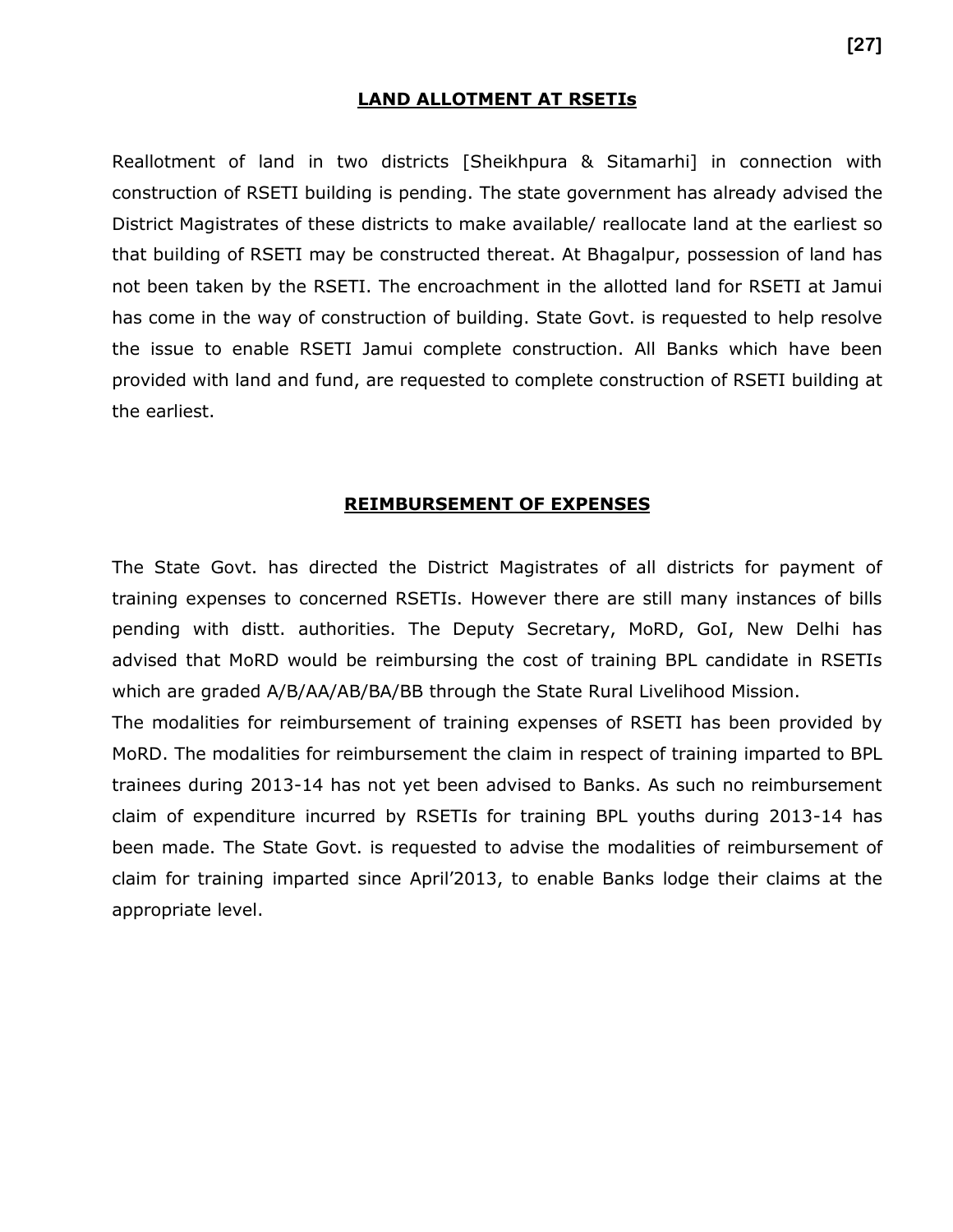# **AGENDA-XVII**

#### **FINANCIAL LITERACY INITIATIVES**

Financial Literacy Centers (FLCs) are functional in all the districts in the State. 434852 persons participated in 2294 camps organised by the FLCs during the first half year of FY 2014-15. The information pertaining to FLCs in the State is placed at Page No. 28A for information.

As per recent instructions received from the GoI, all rural branches are to conduct at least one financial literacy camp in each month and Financial Literacy Guide, Diary & Poster, designed by RBI, is to be used by the branches in the camp. The data of Financial Literacy Camps organised by rural branches in the districts is placed at page no. 28B.

The Financial Literacy materials, as per requirement of Banks and as decided in the  $20<sup>th</sup>$ meeting of SLBC Sub Committee on Branch Opening and IT Enabled Financial Inclusion, held on 19<sup>th</sup> December 2013, has been printed and distributed by SLBC among Banks in the state. All Banks are requested to ensure that their rural branches undertake Financial Literacy activities using the standard Financial Literacy materials at the required intervals.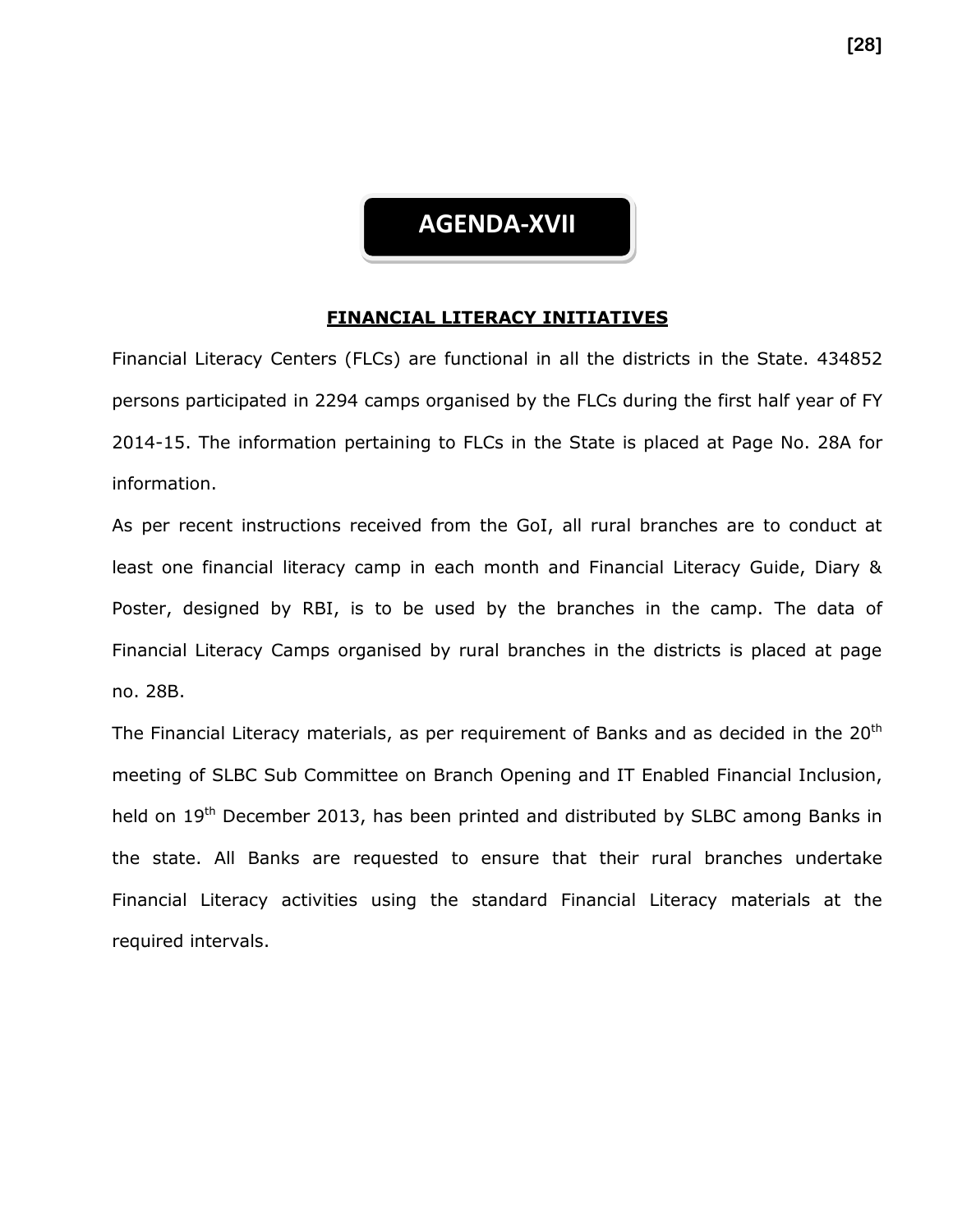## **MICRO, SMALL & MEDIUM ENTERPRISES**

The Reserve Bank of India's instructions to the scheduled commercial banks, as advised vide MSME Development Institute, Patna letter No. SLBC/MSME-DI/2011/1306 dated 14<sup>th</sup> March, 2012 regarding enhancing credit flow to Micro, Small & Medium Enterprises (MSMEs), is as under:-

1. Achieve a 20% year-on-year growth in credit to Micro & Small Enterprises to ensure enhanced credit flow.

2. Allocation of 60% of the MSE advances to the Micro Enterprises is to be achieved in stages viz. 50% in the year 2010-11, 55% in the year 2011-12 and 60% in the year 2012-13 and

3. Achieve a 10% annual growth in number of Micro Enterprises accounts.

The performance of Banks in this regard as on 30.09.2014 is placed at page no. 29A of the Agenda Book.

## **SMALL ROAD TRANSPORT OPERATORS (SRTOs)**

Against the target of financing 22000 units, Banks in the state have sanctioned loan amounting to Rs. 306.90 Crore for purchasing 8397 vehicles by SRTOs during the first half year of financial year 2014-15 which is 38% of the annual target. Bank-wise performance is furnished on Page No. 29B.

## **ADVANCES GRANTED UNDER CGTMSE COVERAGE**

A total of 23545 units were financed by Banks involving Rs.672.37 Crore with CGTMSE cover, during the first half year of financial year 2014-15. Further, loans amounting to Rs. 663.22 Crore were disbursed to 23545 units under CGTMSE cover. Considering the wide scope available for coverage of loans under CGTMSE, controlling Head of all Banks in the state are requested to instruct their operating functionaries to cover all the eligible units under CGTMSE.

Bank-wise performance data is furnished on Page No. 29C for information of the House.

## **TARGET UNDER MANUFACTURING SECTOR**

Against the financial target of Rs.850 Crore for the year 2014-15, during the first half year, loan amounting to Rs 393.44 Crores were sanctioned to 3604 units and out of that Rs. 296.88 Crores were disbursed among 3068 units under Manufacturing Sector. The achievement of all banks taken together is 46.28% of the targets allocated.

Controlling head of all Banks are requested to advise their branches to initiate requisite measures so that the target set under the scheme is achieved.

Bank-wise performance data is furnished on Page No. 29D for information of the House.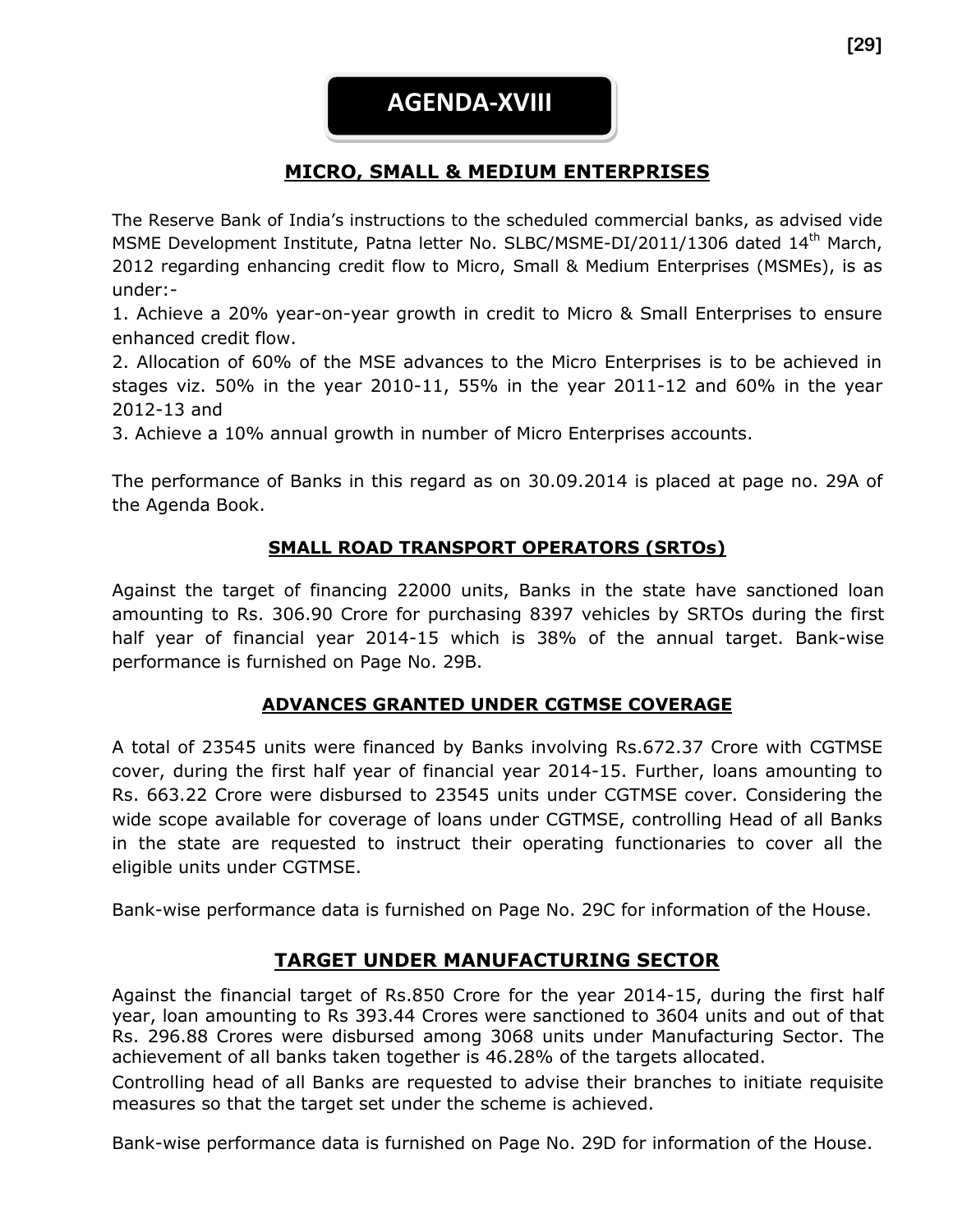**AGENDA-XIX**

## **WEAVERS CREDIT CARD**

Weavers Credit Card (WCC) scheme aims at providing adequate and timely assistance from the Banks to the Weavers to meet their credit requirements i.e. the investment needs as well as the working capital needs of weavers in a flexible and cost effective manner. The Scheme is valid for both rural and urban areas. Controlling Head of all Banks and LDMs of all districts of the State are requested to initiate requisite steps for proper implementation of the Scheme in the State.

Against the target of 5000, total of only 917 applications for loans amounting to Rs. 10.92 Crore have been sanctioned by Banks during the period under review. The Bankwise achievement as on 30.09.2014 is furnished on Page No. 30A.

#### **FOOD PROCESSING UNITS**

In the  $44<sup>th</sup>$  SLBC meeting Food Processing industry was identified as focus area for the **State** 

Banks have sanctioned loans amounting to Rs.284.33 Crore to 398 Food Processing Units during the first half year of the financial year 2014-15. Controlling Head of all Banks are requested to instruct their operating functionaries to intensify efforts for increasing finance to such units.

Bank- wise performance is furnished on Page No. 30B for information.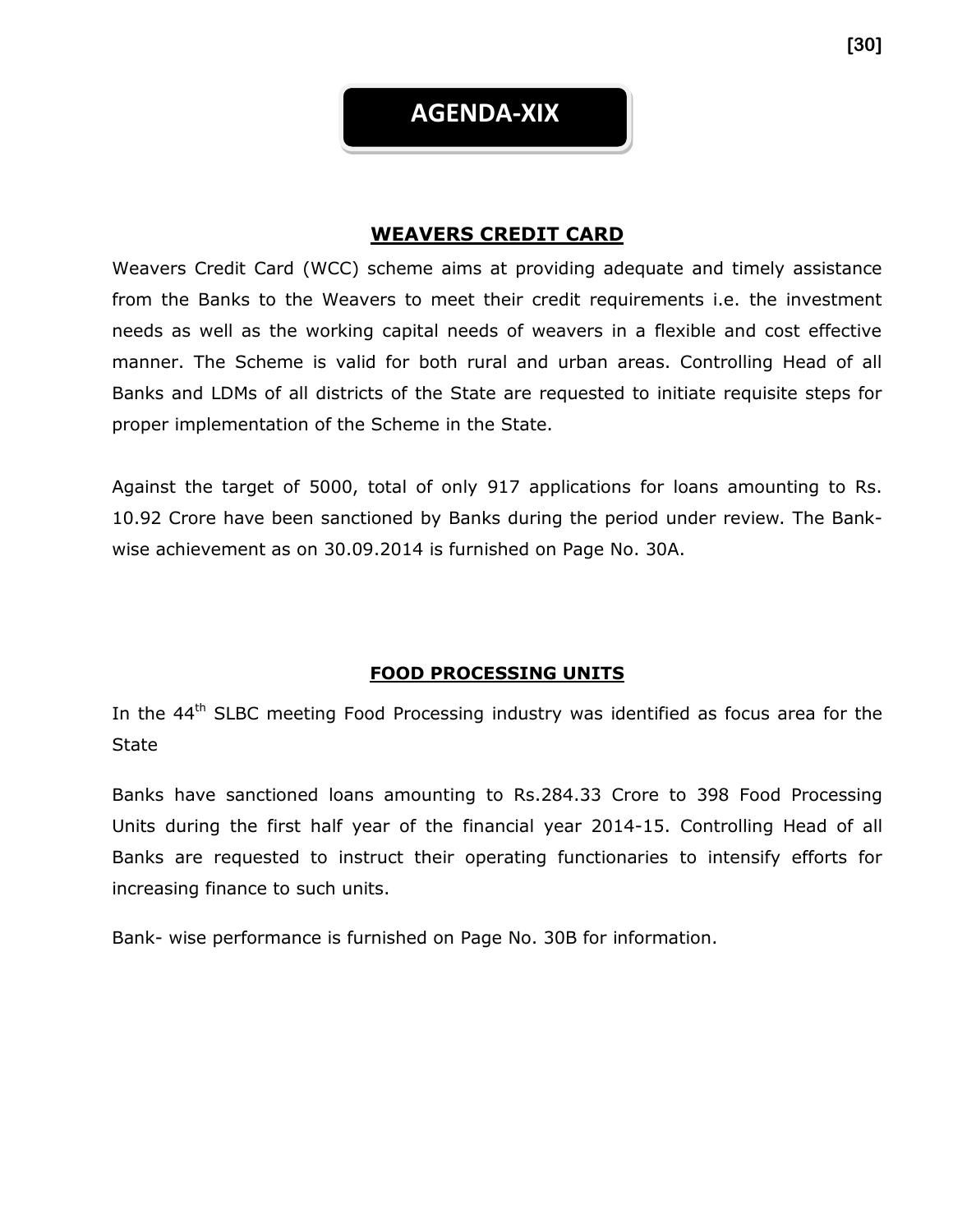## **SECURITY RELATED CONCERN OF BANKS**

Many instances of Dacoity, Theft and other security related incidents have been reported by Banks as under:

| <b>Incidents of Dacoity / Theft etc.</b> |                            |                    |                 |                             |                                     |                            |  |
|------------------------------------------|----------------------------|--------------------|-----------------|-----------------------------|-------------------------------------|----------------------------|--|
| SI.<br>No.                               | Name of the<br><b>Bank</b> | <b>Branch Name</b> | <b>District</b> | Date of<br><b>Incidence</b> | Loss of property<br>(Amount in Lac) | <b>Nature of Incidence</b> |  |
| 1.                                       | <b>MBGB</b>                | Baurisarai         | Biharshari      | 26.08.2013                  | 3.00                                | Dacoity                    |  |
| 2.                                       | Indian Bank                | Aurangabad         | Aurangabad      | 28.09.2013                  | 5.37                                | Dacoity                    |  |
| 3.                                       | <b>SBI</b>                 | <b>AMY Bhita</b>   | Patna           | 11.11.2013                  | 61.28                               | Burglary                   |  |
| 4.                                       | <b>UBGB</b>                | Bhalpatti          | Darbhanga       | 15.04.2014                  | BR. Manager Shot<br>Dead            | Dacoity                    |  |
| 5.                                       | Union Bank                 | Fathua             | Patna           | 14.05.2014                  | 100.00                              | Dacoity                    |  |
| 6.                                       | Allahabad<br>Bank          | Jalhara            | Buxur           | 17.09.2014                  | 15.59                               | Dacoity                    |  |

The Above mentioned data suggests that criminal activities have increased in the area of operation of Banks in general and as such staff members have developed a sense of insecurity.

The State Government is therefore requested to expedite the process of raising a special battalion of police personnel for security of Banks so that the Bankers are able to provide unhindered Banking services to the people in a more secured environment, especially in remote areas.

# **AGENDA-XXI**

# **SPECIAL CENTRAL ASSISTANCE (SCA) TO SPECIAL COMPONENT PLAN (SCP) FOR SCHEDULED CASTES**

The Govt. of India's scheme provides for Special Central Assistance (SCA) to be utilised in conjunction with Special Component Plan (SCP) for Scheduled Castes (SCs).

A Copy of letter of Joint Secretary, Ministry of Social Justice, Govt. of India containing the details of the scheme was placed in the Agenda Book of 46<sup>th</sup> SLBC meeting held on 26.11.2013

All Banks are requested to provide financial assistance to the Scheduled Caste people to bring about economic development of Scheduled Caste families in the state. The State Govt. is requested to circulate the salient features of the scheme to facilitate financial assistance under the scheme, by the banks.